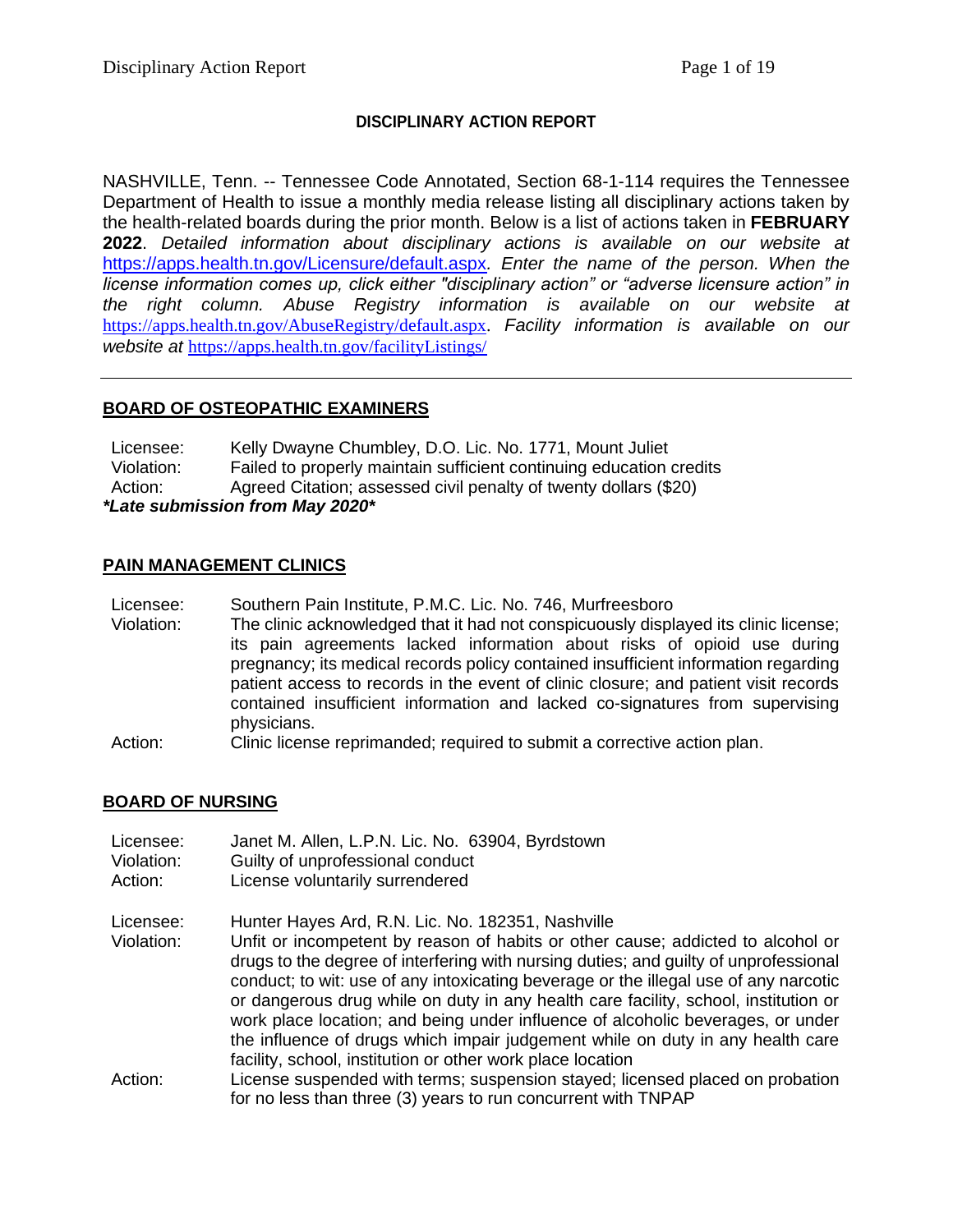| Licensee:<br>Violation:<br>Action: | April E. Beam, R.N. Lic. No. 144859, Unicoi<br>Refusing to submit to a drug test or testing positive for any drug on any<br>government or private sector pre-employment or employer-ordered confirmed<br>drug test; and guilty of unprofessional conduct<br>License suspended with terms                                                                                                                                                                                                                                                                                                                                                                                                                                                                                                                                                                                                                                                                                                                                                                                                                                                                                                                                                                                                                                                                                        |
|------------------------------------|---------------------------------------------------------------------------------------------------------------------------------------------------------------------------------------------------------------------------------------------------------------------------------------------------------------------------------------------------------------------------------------------------------------------------------------------------------------------------------------------------------------------------------------------------------------------------------------------------------------------------------------------------------------------------------------------------------------------------------------------------------------------------------------------------------------------------------------------------------------------------------------------------------------------------------------------------------------------------------------------------------------------------------------------------------------------------------------------------------------------------------------------------------------------------------------------------------------------------------------------------------------------------------------------------------------------------------------------------------------------------------|
| Licensee:<br>Violation:<br>Action: | James Phillip Bennett, R.N. Lic. No. 181368, Greenwood IN<br>Guilty of unprofessional conduct<br>Conditional RN license reinstatement granted; license suspended with terms                                                                                                                                                                                                                                                                                                                                                                                                                                                                                                                                                                                                                                                                                                                                                                                                                                                                                                                                                                                                                                                                                                                                                                                                     |
| Licensee:<br>Violation:<br>Action: | Brittany Best, R.N. Lic. No. 114798, Louisville<br>Guilty of a crime<br>Conditional single state license reinstatement granted; license suspended with<br>terms                                                                                                                                                                                                                                                                                                                                                                                                                                                                                                                                                                                                                                                                                                                                                                                                                                                                                                                                                                                                                                                                                                                                                                                                                 |
| Licensee:<br>Violation:            | Sheeteah Blair, L.P.N. Applicant No. 97905, Antioch<br>Guilty of a crime                                                                                                                                                                                                                                                                                                                                                                                                                                                                                                                                                                                                                                                                                                                                                                                                                                                                                                                                                                                                                                                                                                                                                                                                                                                                                                        |
| Action:                            | Conditional single state LPN license granted provided passing of NCLEX-PN<br>exam; license suspended with terms                                                                                                                                                                                                                                                                                                                                                                                                                                                                                                                                                                                                                                                                                                                                                                                                                                                                                                                                                                                                                                                                                                                                                                                                                                                                 |
| Licensee:<br>Violation:<br>Action: | Elizabeth Calloway, R.N. Lic. No. 188382, Harrison<br>Guilty of unprofessional conduct<br>Conditional license reinstatement granted; license suspended; suspension<br>stayed; license placed on probation for no less than three (3) years                                                                                                                                                                                                                                                                                                                                                                                                                                                                                                                                                                                                                                                                                                                                                                                                                                                                                                                                                                                                                                                                                                                                      |
| Licensee:<br>Violation:<br>Action: | Alyssa Carter, R.N. Lic. No. 198633, Johnson City<br>Refusing to submit to a drug test or testing positive for any drug on any<br>government or private sector pre-employment or employer-ordered confirmed<br>drug test; unfit or incompetent by reason of negligence, habits or other cause and;<br>guilty of unprofessional conduct; to wit: failure to maintain a record for each<br>patient which accurately reflects the nursing problems and interventions for the<br>patient and/or failure to maintain a record for each patient which accurately<br>reflects the name and title of the nurse providing care; making false or materially<br>incorrect, inconsistent or unintelligible entries in any patient records or in the<br>records of any health care facility, school, institution, or other workplace location<br>pertaining to the obtaining, processing, or administration of any controlled<br>substance as defined in the Federal Controlled Substances Act; unauthorized use<br>or removal of narcotics, drugs, supplies, or equipment from any health care<br>facility, school, institution or other workplace location; and engaging in acts of<br>dishonest which relate to the practice of nursing.<br>License suspended with terms; suspension stayed; license placed on probation<br>for no less than three (3) years to run concurrent with TNPAP |
| Licensee:<br>Violation:            | Laquita Clayton, MS R.N. Lic. No. 905881, Meridian, Mississippi<br>Testing positive for any drug on any government or private sector<br>preemployment, or employer-ordered confirmed drug test, Guilty of<br>unprofessional conduct; to wit failure to maintain a record for each patient which<br>accurately reflects the nursing problems and interventions for the patient and/or<br>failure to maintain a record for each patient which accurately reflects the name<br>and title of the nurse providing care; and making false or materially incorrect,                                                                                                                                                                                                                                                                                                                                                                                                                                                                                                                                                                                                                                                                                                                                                                                                                    |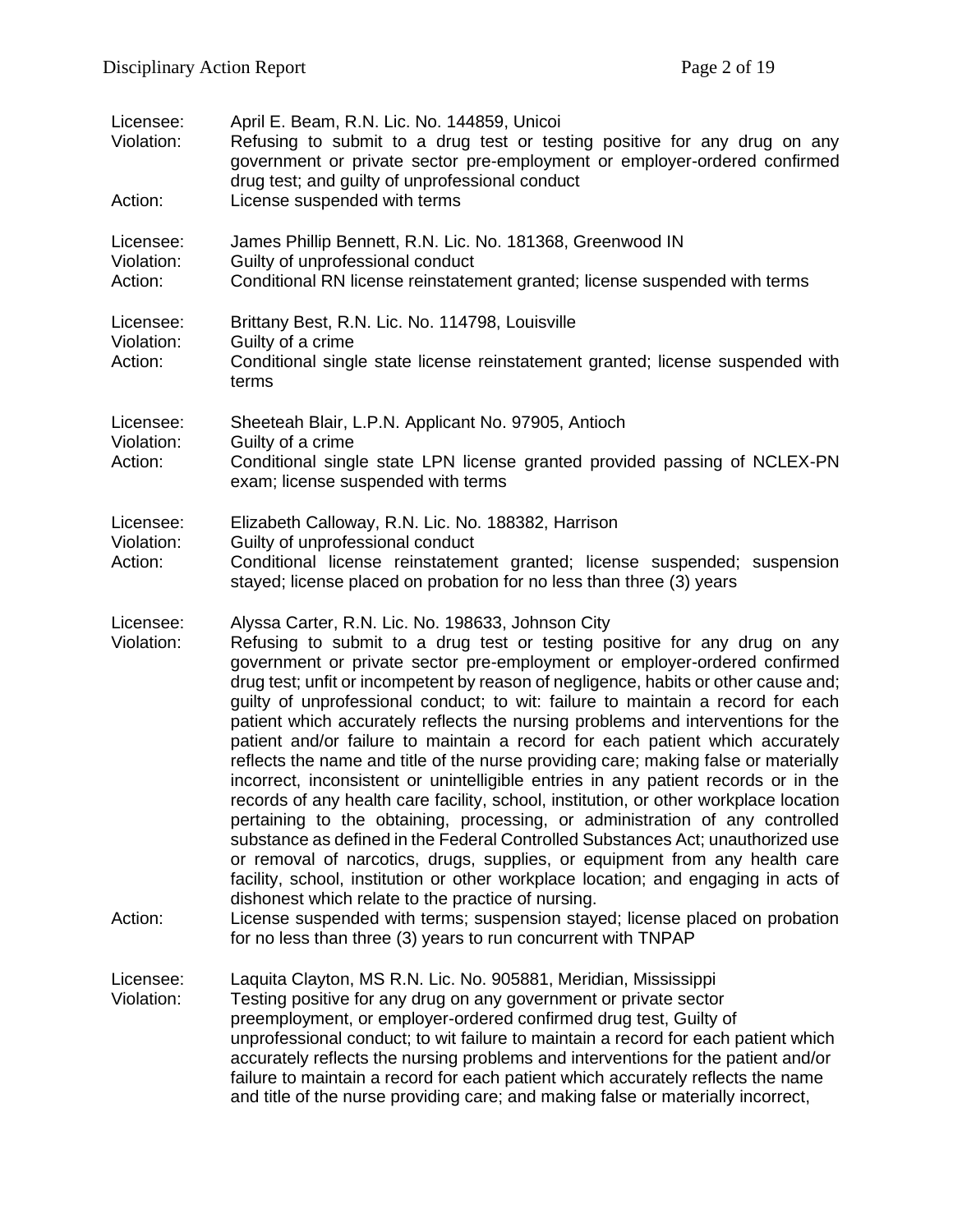| Action:                            | inconsistent or unintelligible entries in any patient records or in the records of<br>any health care facility, school, institution or other workplace location pertaining<br>to the obtaining, possessing or administration of any controlled substance as<br>defined in the Federal Controlled Substances Act.<br>Revocation of privilege to practice nursing in Tennessee.                                                                                                                                                                                                                                                                                       |
|------------------------------------|---------------------------------------------------------------------------------------------------------------------------------------------------------------------------------------------------------------------------------------------------------------------------------------------------------------------------------------------------------------------------------------------------------------------------------------------------------------------------------------------------------------------------------------------------------------------------------------------------------------------------------------------------------------------|
| Licensee:<br>Violation:<br>Action: | Shayna Diane Clements; L.P.N. Lic. No. 81139, New Johnsonville<br>Guilty of unprofessional conduct; failure to maintain a record for each patient<br>which accurately reflects the nursing problems and interventions for the patient<br>and/or failure to maintain a record for each patient which accurately reflects the<br>name and title of the nurse providing care<br>Probation for at least one (1) year; Ten (10) hours of CEs in Ethics; apply to sit<br>for and receive a passing grade on EBAS examinations (a) unprofessional<br>conduct and (b) Professional standards within six (6) months; and costs not to<br>exceed five hundred dollars (\$500) |
| Licensee:<br>Violation:            | Christina K. Collins, A.P.R.N. Cert. No. 12828, R.N. Lic. No. 132524,<br>Is unfit or incompetent by reason of negligence, habits, or other cause; is guilty of<br>unprofessional conduct; over-prescribing or prescribing in a manner inconsistent                                                                                                                                                                                                                                                                                                                                                                                                                  |
| Action:                            | with Rules 1000-04-.08 and 1000-04-.09.<br>A.P.R.N. certificate is revoked, and Respondent's multistate privilege afforded to<br>her by her Tennessee R.N. license is voided. Respondent must pay eleven (11)<br>type B civil penalties of five hundred dollars (\$500) each, for a total penalty of five<br>thousand five hundred dollars (\$5,500) due within twenty-four (24) months of<br>entry of the Order. Respondent must pay up to one hundred thousand dollars<br>(\$100,000) in costs due within forty-eight (48) months of the issuance of<br><b>Assessment of Costs.</b>                                                                               |
| Licensee:<br>Violation:<br>Action: | Julia Conner-Mendez, A.P.R.N. Cert. No. 13507, R.N. Lic. No. 87133, Memphis<br>Unprofessional conduct; to wit: revocation, suspension, probation or other<br>discipline of a license to practice nursing by another state or territory of the United<br>States for any act or omission which would constitute grounds for the revocation,<br>suspension, probation or other discipline of a license in this state<br>RN license and APRN certificate reprimanded                                                                                                                                                                                                    |
| Licensee:<br>Violation:<br>Action: | Whittney D. Davenport (Hoerner), R.N. Lic. No. 182367, Portland<br>Addicted to alcohol or drugs to the degree of interfering with nursing duties;<br>refusing to submit to a drug test or testing positive for any drug on any government<br>or private sector pre-employment, employer-ordered or confirmed drug test<br>License suspended with terms; suspension stayed; license placed on probation<br>for no less than three (3) years to run concurrent with TNPAP                                                                                                                                                                                             |
| Licensee:<br>Violation:            | LaShay Davis, R.N. Lic. No. 219351, Baxter<br>Guilty of a crime; guilty of unprofessional conduct; being under the influence of<br>alcoholic beverages, or under the influence of drugs which impair judgment<br>while on duty in any health care facility, school, institution or other workplace<br>location; refusing to submit to a drug test or testing positive for any drug on any<br>government or private sector pre-employment, employer-ordered or confirmed<br>drug test.                                                                                                                                                                               |
| Action:                            | License suspended with terms                                                                                                                                                                                                                                                                                                                                                                                                                                                                                                                                                                                                                                        |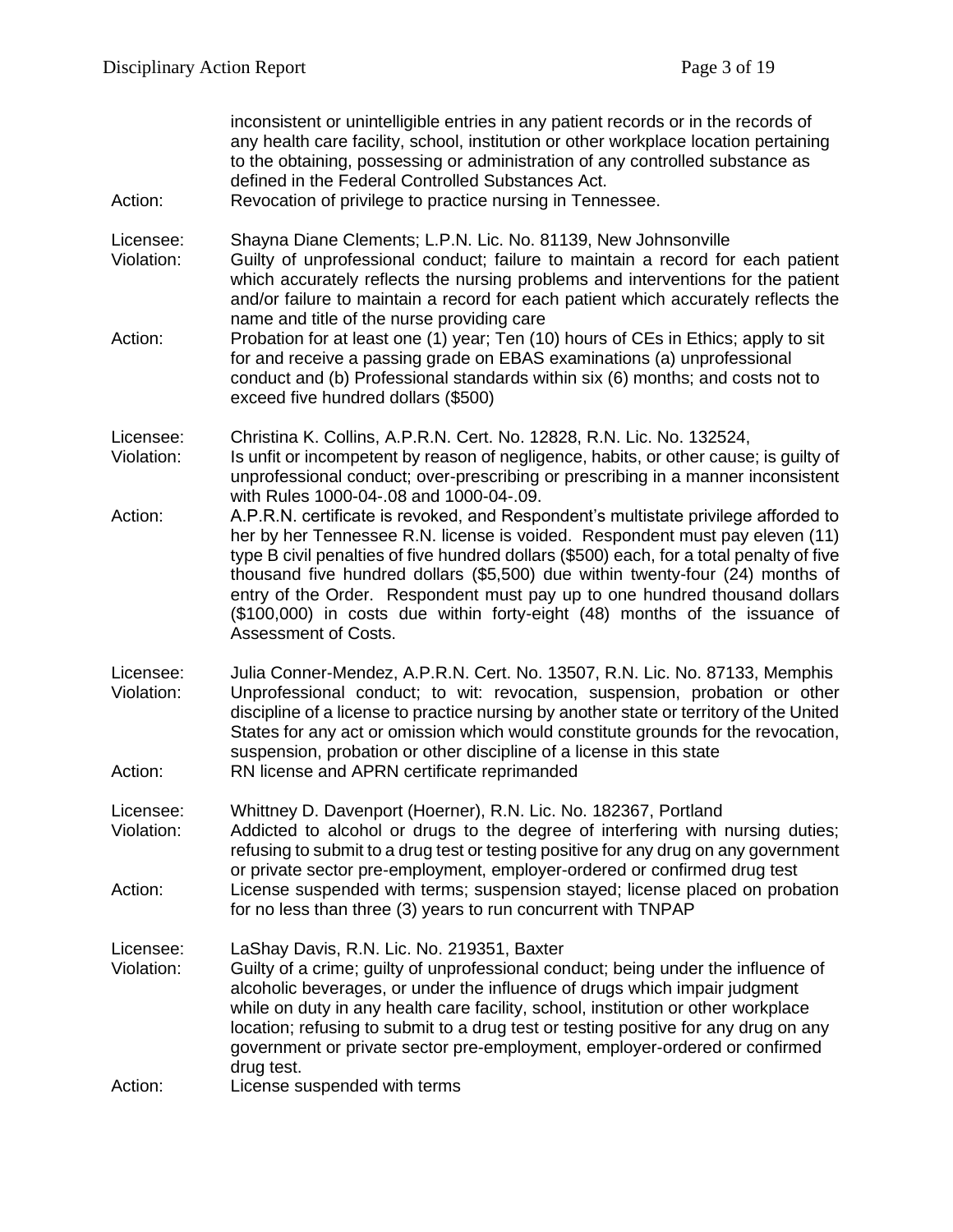- Licensee: Mary S. Ford, A.P.R.N. Cert. No. 22147, R.N. Lic. No. 182841, Knoxville Violation: Refusing to submit to a drug test or testing positive for any drug on any government or private sector pre-employment, employer-ordered or confirmed drug test; Is guilty of unprofessional conduct; Failure to maintain a record for each patient which accurately reflects the nursing problems and interventions for the patient and/or failure to maintain a record for each patient which accurately reflects the name and title of the nurse providing care Action: License suspended with terms; Licensee is prohibited from prescribing controlled substances for a period of not less than five (5) years, unless a physician is physically present at the same practice site and is licensed to prescribe controlled substances in Tennessee Licensee: Dena S. George, L.P.N. Lic. No. 59601, Winchester
- Violation: Testing positive for any drug on any government or private sector preemployment, or employer-ordered confirmed drug test and guilty of unprofessional conduct Action: Suspended with terms
- Licensee: Tiffany Ashleigh Hammers, R.N. Lic. No. 224226, Beech Bluff Violation: Guilty of unprofessional conduct; refusing to submit to a drug test or testing positive for any drug on any government or private sector preemployment, or employer-ordered confirmed drug test; the board shall suspend the license, certificate, permit, or authorization of a healthcare practitioner who has been referred to the substance abuse peer assistance or treatment program pursuant to this subsection (c) when the practitioner fails to comply with the terms and conditions of the program
- Action: License suspended with terms

Licensee: Stephanie Hickman, R.N. Lic. No. 108371, Elizabethton

Violation: Guilty of unprofessional conduct; to wit: revocation, suspension, probation or other discipline of a license to practice nursing by another state or territory of the United States for any act or omission which would constitute grounds for the revocation, suspension, probation or other discipline of a license in this state Action: License suspended with terms; plus costs not to exceed three hundred dollars (\$300)

Licensee: Alex Hoang, R.N. Lic. No. 243182, Nashville

- Violation: Guilty of unprofessional conduct; to wit: failure to maintain a record for each patient which accurately reflects the nursing problems and interventions for the patient and/or failure to maintain a record for each patient which accurately reflects the name and title of the nurse providing care
- Action: Probation for two (2) years, Ten (10) hours of CE to be completed within six (6) months with two (2) hours required in the following areas: Restraint & Seclusion Medical Documentation, Physical Interaction with Patient, Caring for Memory Care Patients, Patient Care and two (2) Type A civil penalties in the amount of seven hundred fifty dollars (\$750) each.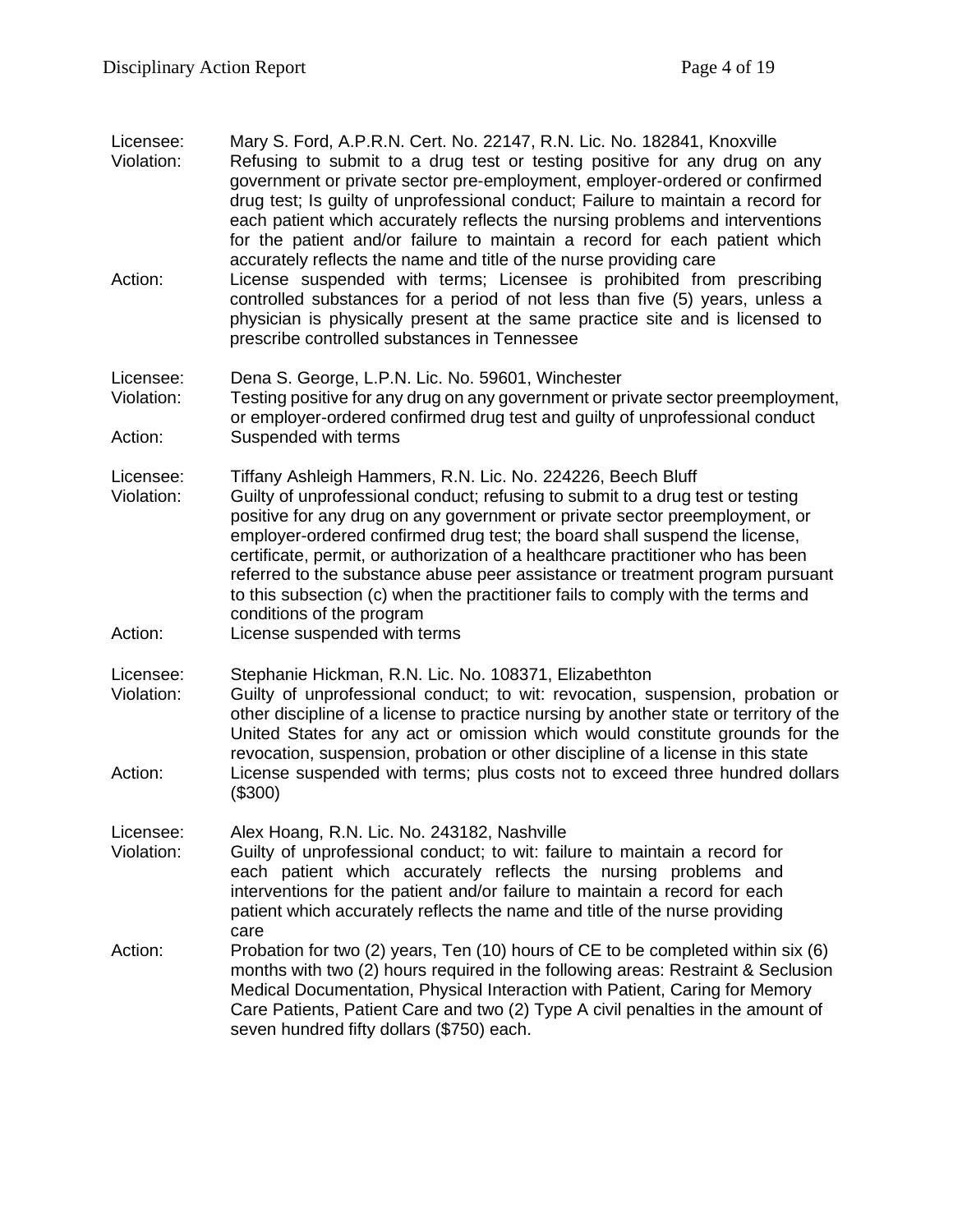Licensee: Cindy Ivory, L.P.N. Lic. No. 40742, Jackson

Violation: Practicing nursing and using the protected title LPN on a lapsed license Action: Conditional LPN reinstatement granted providing payment of five hundred dollars (\$500) in civil penalties

Licensee: Lori Elaine Johnson, L.P.N. Lic. No. 58328, Clarksville

- Violation: Is unfit or incompetent by reason of negligence, habits or other cause; Is guilty of unprofessional conduct; Intentionally or negligently causing physical or emotional injury to a patient; "Abuse" means the willful infliction of injury, unreasonable confinement, intimidation, or punishment with resulting physical harm, pain, or mental anguish
- Action: Revocation; Abuse Registry placement; Ten (10) Type A Civil Penalties of five hundred dollars (\$500) each, for a total of five thousand dollars (\$5,000); Costs not to exceed one thousand dollars (\$1,000)

Licensee: Jay H. Jones, MS R.N. Lic. No. 858268, Glen, Mississippi

- Violation: Testing positive for any drug on any government or private sector preemployment, or employer-ordered confirmed drug test and guilty of unprofessional conduct: to wit: failure to maintain a record for each patient which accurately reflects the nursing problems and interventions for the patient and/or failure to maintain a record for each patient which accurately reflects the name and title of the nurse providing care; making false or materially incorrect, inconsistent or unintelligible entries in any patient records or in the records of any health care facility, school, institution or other work place location pertaining to the obtaining, possessing or administration of any controlled substance as defined in the Federal Controlled Substances Act; unauthorized use or removal of narcotics, drugs, supplies, or equipment from any health care facility, school, institution or other work place location; the use of any intoxicating beverage or the illegal use of any narcotic or dangerous drug while on duty in any health care facility, school, institution, or other work place location; being under the influence of alcoholic beverages, or under the influence of drugs which impair judgment while on duty in any health care facility, school, institution or other work place location; and engaging in acts of dishonesty which relate to the practice of nursing.
- Action: Revocation of privilege to practice nursing in Tennessee.

| Licensee:  | Jennifer Keylon (Metzker), R.N. Lic. No. 257988, Chattanooga             |
|------------|--------------------------------------------------------------------------|
| Violation: | Guilty of unprofessional conduct                                         |
| Action:    | Conditional RN license granted; license suspended with terms             |
| Licensee:  | Michelle M. Long, L.P.N. Lic. No. 95565, R.N. Lic. No. 252185, Helenwood |
| Violation: | Guilty of unprofessional conduct                                         |
| Action:    | License suspended with terms                                             |
| Licensee:  | Betty Mafnas, L.P.N. Lic. No. 53510, Johnson City                        |
| Violation: | Guilty of unprofessional conduct                                         |
| Action:    | <b>Voluntary Surrender</b>                                               |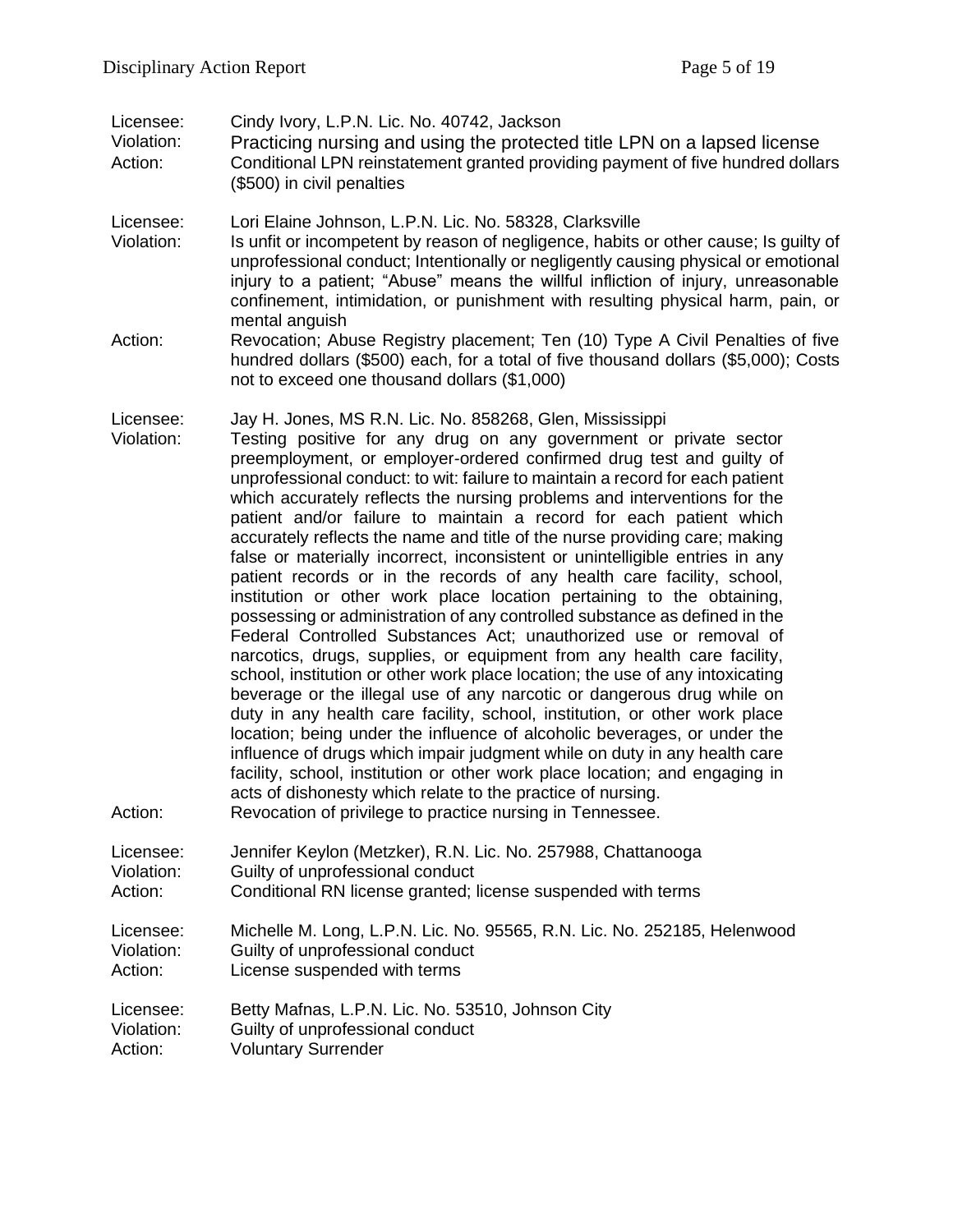| Licensee:<br>Violation:<br>Action: | Donna Malcolm, R.N. Lic. No. 171905, Alpine<br>Refusing to submit to a drug test or testing positive for any drug on any<br>government or private sector pre-employment or employer-ordered confirmed<br>drug test; and guilty of unprofessional conduct.<br>License suspended with terms                                                                                                                                                                                                                                                                                                                                                                                                                                                                                                                                                  |
|------------------------------------|--------------------------------------------------------------------------------------------------------------------------------------------------------------------------------------------------------------------------------------------------------------------------------------------------------------------------------------------------------------------------------------------------------------------------------------------------------------------------------------------------------------------------------------------------------------------------------------------------------------------------------------------------------------------------------------------------------------------------------------------------------------------------------------------------------------------------------------------|
| Licensee:<br>Violation:            | Bryan Mebane, R.N. Lic. No. 207792, Kingsport<br>Refusing to submit to a drug test or testing positive for any drug on any<br>government or private sector pre-employment or employer-ordered confirmed<br>drug test; and guilty of unprofessional conduct                                                                                                                                                                                                                                                                                                                                                                                                                                                                                                                                                                                 |
| Action:                            | License suspended with terms; suspension stayed; license placed on probation<br>for no less than three (3) years to run concurrent with TNPAP                                                                                                                                                                                                                                                                                                                                                                                                                                                                                                                                                                                                                                                                                              |
| Licensee:<br>Violation:<br>Action: | Daniel Mendez, L.P.N. Lic. No. 70896, Johnson City<br>Mentally incompetent; and guilty of unprofessional conduct; to wit: making false<br>or materially incorrect, inconsistent or unintelligible entries in any patient records<br>or in the records of any health care facility, school, institution, or other workplace<br>location pertaining to the obtaining, processing, or administration of any controlled<br>substance as defined in the Federal Controlled Substances Act; and unauthorized<br>use or removal of narcotics, drugs, supplies, or equipment from any health care<br>facility, school, institution or other workplace location<br>License voluntarily surrendered; plus costs not to exceed three thousand dollars<br>(\$3,000)                                                                                    |
| Licensee:<br>Violation:<br>Action: | Jodi Miller, R.N. Lic. No. 207942, Crump<br>Guilty of Unprofessional Conduct; to wit: revocation, suspension, probation or<br>other discipline of a license to practice nursing by another state or territory of the<br>United States for any act or omission which would constitute grounds for<br>revocation, suspension, probation or other discipline of a license in this state<br>Probation until the terms and conditions of the Mississippi Board of Nursing's<br>Final Order is completed                                                                                                                                                                                                                                                                                                                                         |
| Licensee:<br>Violation:<br>Action: | Leslie Pack, L.P.N. Lic. No. 73339, Doyle<br>Testing positive for any drug on any government or private sector pre-<br>employment, employer-ordered or confirmed drug test; and quilty of<br>unprofessional conduct<br>License suspended with terms                                                                                                                                                                                                                                                                                                                                                                                                                                                                                                                                                                                        |
| Licensee:<br>Violation:<br>Action: | Heather Michelle Parks, R.N. Lic. No. 247417,<br>Guilty of unprofessional conduct; revocation, suspension, probation or other<br>discipline of a license to practice nursing by another state or territory of the<br>United States for any act or omission which would constitute grounds for the<br>revocation, suspension, probation or other discipline of a license in this state;<br>otherwise discipline a holder of a license, certificate, permit or authorization, if<br>the applicant, licensee or certificate or permit holder has been disciplined by<br>another state of the United States for any acts or omissions that would<br>constitute grounds for discipline of a person licensed, certified, permitted or<br>authorized in this state.<br>Suspension that shall not be lifted until Respondent has complied with the |
|                                    | requirements of the Ohio Board Order and Ohio has lifted the probation from the<br>Respondent's Ohio license, and Respondent has provided the Board proof that                                                                                                                                                                                                                                                                                                                                                                                                                                                                                                                                                                                                                                                                             |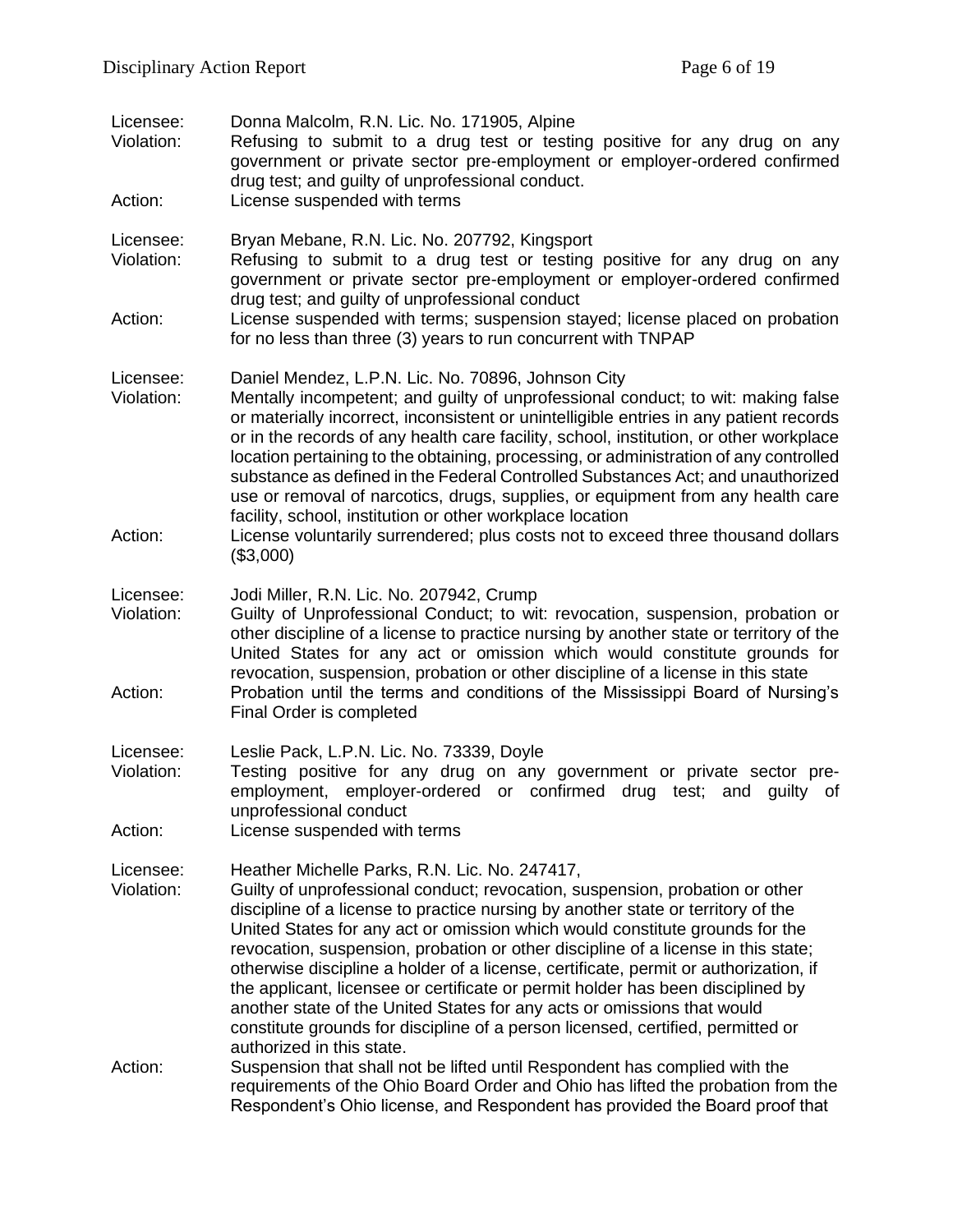Respondent is in full compliance with the Ohio Board Order and that the Ohio Board of Nursing has lifted the probation.

| Licensee:<br>Violation:<br>Action: | Ginger Kaye Pearson, AL L.P.N. Lic. No. 2-035436,<br>Testing positive for any drug on any<br>government or private sector pre-employment, employer-ordered or confirmed<br>drug test; and guilty of unprofessional conduct<br>Privilege to practice in the State of Tennessee is voluntarily surrendered; must<br>cease and desist practice of nursing in State of Tennessee |
|------------------------------------|------------------------------------------------------------------------------------------------------------------------------------------------------------------------------------------------------------------------------------------------------------------------------------------------------------------------------------------------------------------------------|
| Licensee:<br>Violation:            | Maryrose C. Powell, L.P.N. Lic. No. 84311, Knoxville<br>Is unfit or incompetent by reason of negligence, habits or other cause; and is guilty<br>of unprofessional conduct                                                                                                                                                                                                   |
| Action:                            | License suspended with terms                                                                                                                                                                                                                                                                                                                                                 |
| Licensee:<br>Violation:            | Brittney C. Shedd, L.P.N. Lic. No. 80674, Murfreesboro<br>Testing positive for any drug on any government or private sector preemployment,<br>or employer-ordered confirmed drug test; and guilty of unprofessional conduct.                                                                                                                                                 |
| Action:                            | Suspended with terms, assessed two (2) civil penalties of one thousand dollars<br>(\$1,000)each, for a total of two thousand dollars (\$2,000) and costs not to exceed<br>ten thousand dollars (\$10,000)                                                                                                                                                                    |
| Licensee:<br>Violation:            | Aliceanna Marie Smith, VA L.P.N. Lic. No. 2085182, Bristol VA<br>Testing positive for any drug on any government or private sector preemployment,<br>or employer-ordered confirmed drug test; and guilty of unprofessional conduct                                                                                                                                           |
| Action:                            | Privilege to practice in the State of Tennessee is voluntarily surrendered; must<br>cease and desist practice of nursing in State of Tennessee                                                                                                                                                                                                                               |
| Licensee:<br>Violation:            | Dominique T. Smith, L.P.N. Lic. No. 94782, Clarksville<br>Refusing to submit to a drug test or testing positive for any drug on any<br>government or private sector pre-employment or employer-ordered confirmed<br>drug test; and guilty of unprofessional conduct                                                                                                          |
| Action:                            | License placed on probation for no less than twelve (12) months                                                                                                                                                                                                                                                                                                              |
| Licensee:<br>Violation:            | Jamie Stewart, L.P.N. Lic. No. 89872, Rossville GA<br>Refusing to submit to a drug test or testing positive for any drug on any<br>government or private sector pre-employment or employer-ordered confirmed<br>drug test; and guilty of unprofessional conduct                                                                                                              |
| Action:                            | License suspended with terms                                                                                                                                                                                                                                                                                                                                                 |
| Licensee:<br>Violation:            | Sammie D. Swindle, L.P.N. Lic. No. 31262, Reagan<br>Refusing to submit to a drug test or testing positive for any drug on any<br>government or private sector pre-employment or employer-ordered confirmed<br>drug test; Is unfit or incompetent by reason of negligence, habits, or other cause;                                                                            |
| Action:                            | mentally incompetent; and Guilty of Unprofessional Conduct<br>License suspended with terms; plus costs not to exceed five thousand dollars<br>(\$5,000) payable within twelve (12) months from the issuance of the Assessment<br>of Costs                                                                                                                                    |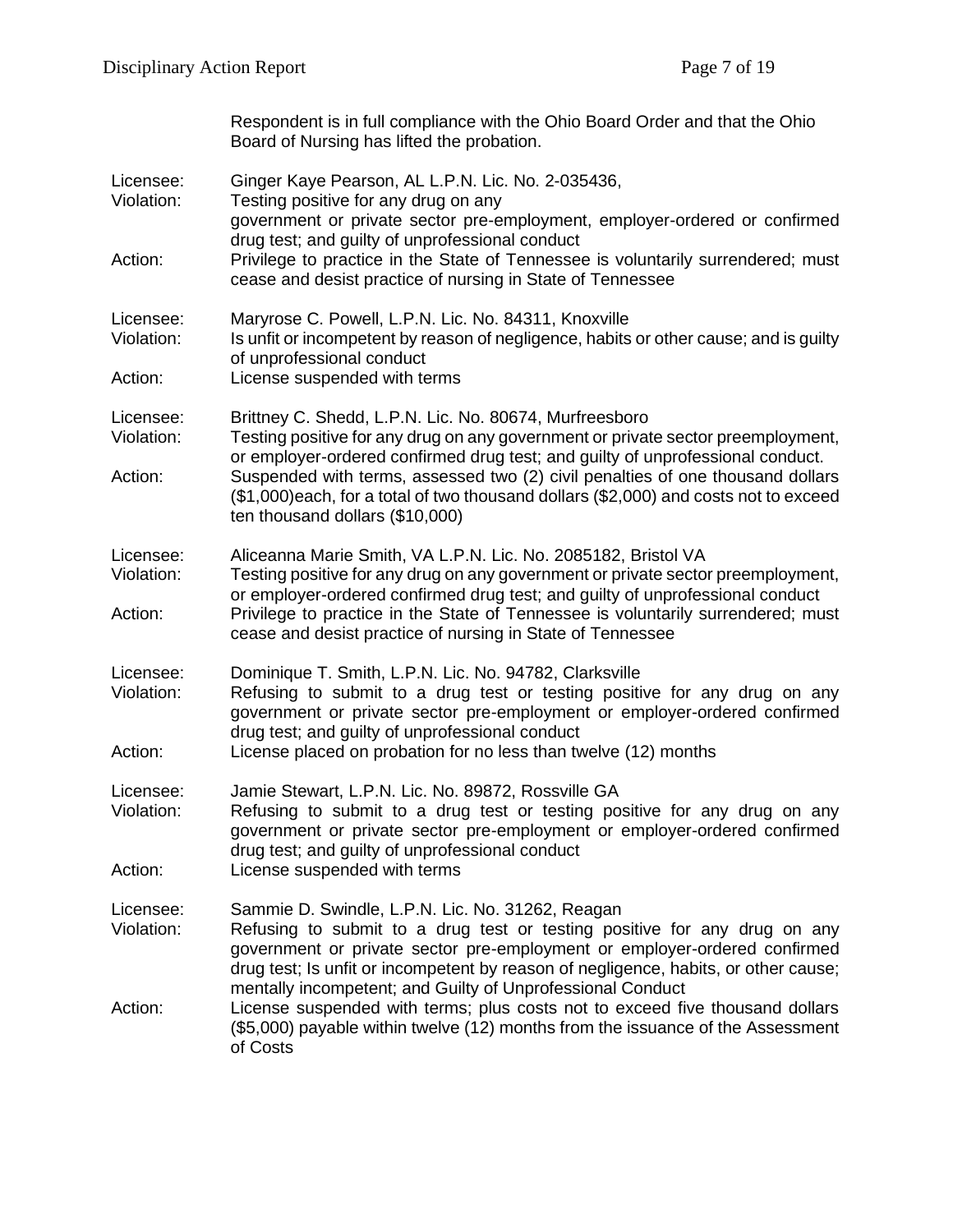| Licensee: |  |  |  |  | Samuel G. Tekle, R.N. Lic. No. 245703, Nashville |
|-----------|--|--|--|--|--------------------------------------------------|
|-----------|--|--|--|--|--------------------------------------------------|

- Violation: Guilty of Unprofessional Conduct
- Action: Probation for a period of not less than twelve (12) months; Five (5) additional CE hours in Medication Administration to be completed within the first six (6) months of probation; One (1) Type C Civil Penalty in the amount of two hundred fifty dollars (\$250) to be paid within twelve (12) months of ratified order; Costs not to exceed two hundred fifty dollars (\$250)to be paid within twelve (12) months of Assessment of Costs

Licensee: Jennifer D. Templeton, R.N. Lic. No. 151297, Brighton

- Violation: Guilty of Unprofessional Conduct; to wit: making false or materially incorrect, inconsistent or unintelligible entries in any patient records or in the records of any health care facility, school, institution, or other work place location pertaining to the obtaining, possessing, or administration of any controlled substance as defined in the Federal Controlled Substances Act; and Unauthorized use or removal of narcotics, drugs, supplies, or equipment from any health care facility, school, institution, or other work place location
- Action: License suspended with terms

Licensee: Leea L. Thomas, R.N. Lic. No. 180643, Loudon

- Violation: Is unfit or incompetent by reason of negligence, habits or other cause; and is guilty of unprofessional conduct
- Action: Suspended with terms. Respondent is to complete all parts of the Ethics and Boundaries Assessment Services essay.

Licensee: Melba G. Thomas, R.N. Lic. No. 134607, Harrison

- Violation: Guilty of unprofessional conduct; intentionally or negligently causing physical or emotional injury to a patient; abandoning or neglecting a patient requiring nursing care
- Action: Probation for at least one (1) year with terms; apply to sit for and receive a passing grade on EBAS examinations (a) unprofessional conduct and (b) Professional standards within six (6) months; and costs not to exceed five hundred dollars (\$500)

Licensee: Michaela Tilson, L.P.N. Lic. No. 95365, Crossville

- Violation: Is unfit or incompetent by reason of negligence, habits or other cause; Is guilty of unprofessional conduct, to wit: Failure to maintain a record for each patient which accurately reflects the nursing problems and interventions for the patient and/or failure to maintain a record for each patient which accurately reflects the name and title of the nurse providing care; Abandoning or neglecting a patient requiring nursing care; and Engaging in acts of dishonesty which relate to the practice of nursing
- Action: License placed on probation for no less than one (1) year; must obtain continuing education hours; assessed civil penalties in the amount of three thousand eight hundred dollars (\$3,800); plus costs not to exceed five hundred dollars (\$500)

Licensee: Retha C. Todd, R.N. Lic. No. 95368, Lexington

#### Violation: Guilty of fraud or deceit in procuring or attempting to procure a license to practice nursing; guilty of a crime; and guilty of unprofessional conduct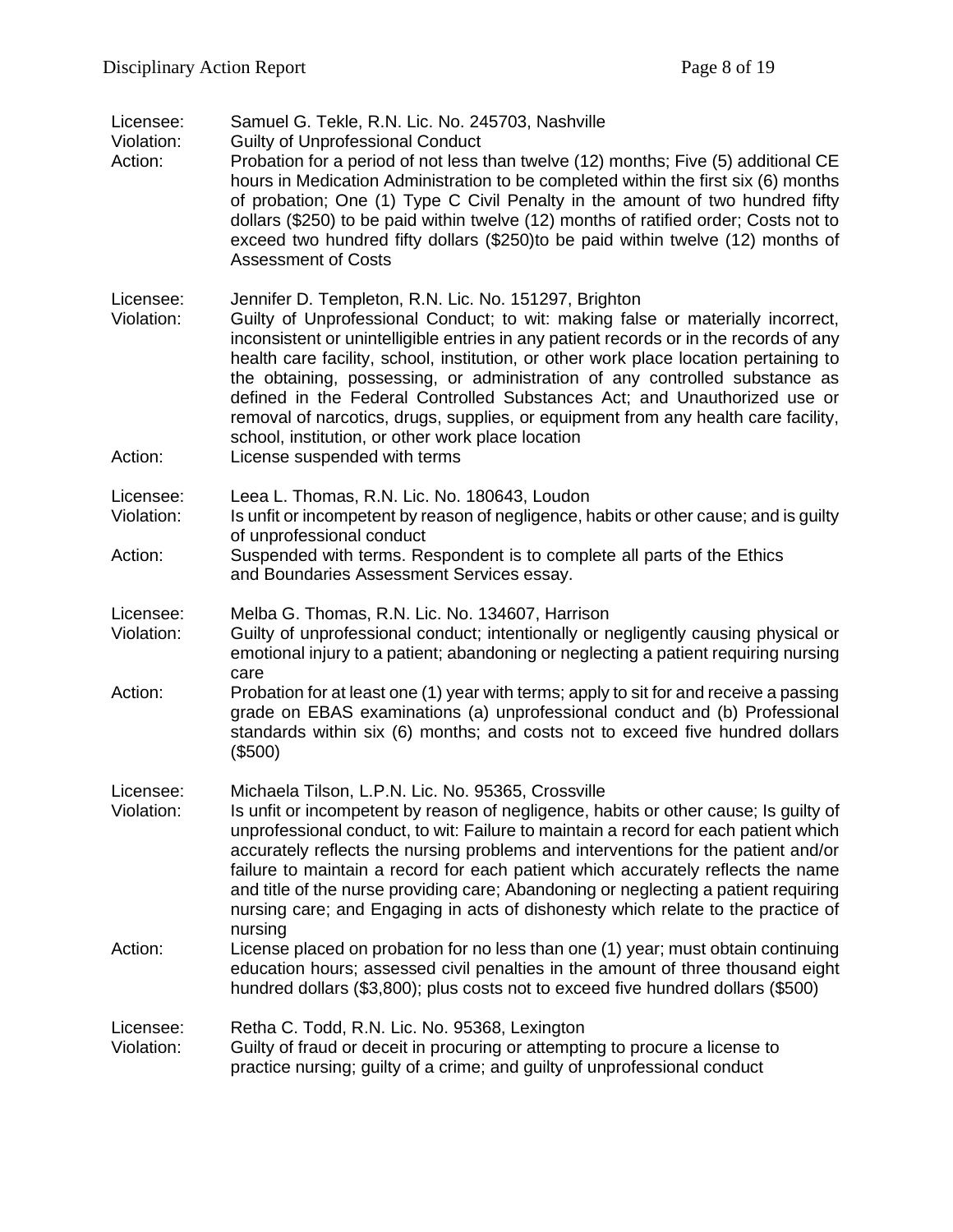Action: License reprimanded; assessed One (1) Type C Civil Penalty in the amount of five hundred dollars (\$500) to be paid within twelve (12) months; plus Costs not to exceed five hundred dollars (\$500) to be paid within twelve (12) months

Licensee: Robyn G. Travis, L.P.N. Lic. No. 66092, Knoxville

Violation: Unfit or incompetent by reason of negligence, habits or other cause; and guilty of unprofessional conduct; to wit: impersonating another licensed practitioner; and engaging in acts of dishonesty which relate to the practice of nursing Action: License voluntarily surrendered

Licensee: Garrett, Clayton Williams, R.N. Lic. No. 238824, Jonesborough<br>Violation: Unfit or incompetent by reason of negligence, habits or other ca

- Unfit or incompetent by reason of negligence, habits or other cause; and guilty of unprofessional conduct; to wit: testing positive for any drug on any government or private sector pre-employment, employer-ordered or confirmed drug test; and being under influence of alcoholic beverages, or under the influence of drugs which impair judgement while on duty in any health care facility, school, institution or other workplace location
- Action: License suspended with terms

Licensee: Jeffrey Womack, R.N. Lic. No. 149462,

- Violation: Guilty of unprofessional conduct
- Action: Suspension of RN license stayed; license placed on probation for no less than three (3) years to run concurrent with TNPAP
- Licensee: Hannah T. Yelverton, A.P.R.N. Cert. No. 18972, R.N. Lic. No. 145722, Jackson Violation: Refusing to submit to a drug test or testing positive for any drug on any

government or private sector pre-employment, employer-ordered or confirmed drug test; Is unfit or incompetent by reason of negligence, habits or other cause; Is guilty of unprofessional conduct

- Action: Voluntary Surrender: Costs not to exceed two hundred dollars (\$200)
- Licensee: Patricia Youngblood, R.N. Lic. No. 122609, Gallatin
- Violation: Violated or attempted to violate, directly or indirectly, or assisted in or abetted the violation of, or conspired to violate, any provision of this chapter or any lawful order of the board issued pursuant thereto
- Action: Voluntary surrender of license and multistate privilege to practice in any other party state

# **BOARD OF SOCIAL WORKERS**

Licensee: Lakeva S. Alexander, L.M.S.W. Lic. No. 4803, Olive Branch, MS,

- Violation: Willful or repeated violation of any provisions of this chapter or any rules of the Board; Unprofessional or unethical conduct, or engaging in practices in connection with the practice of social work that are in violation of the standards of professional conduct, as defined in this section or prescribed by the rules of the board; and Conduct reflecting unfavorably upon the profession of social work.
- Action: License is reprimanded; Twelve (12) Type B Civil Penalties totaling twenty-four hundred dollars (\$2,400), payable within twenty-four (24) months; Costs not to exceed one thousand dollars (\$1,000), payable within twenty-four (24) months.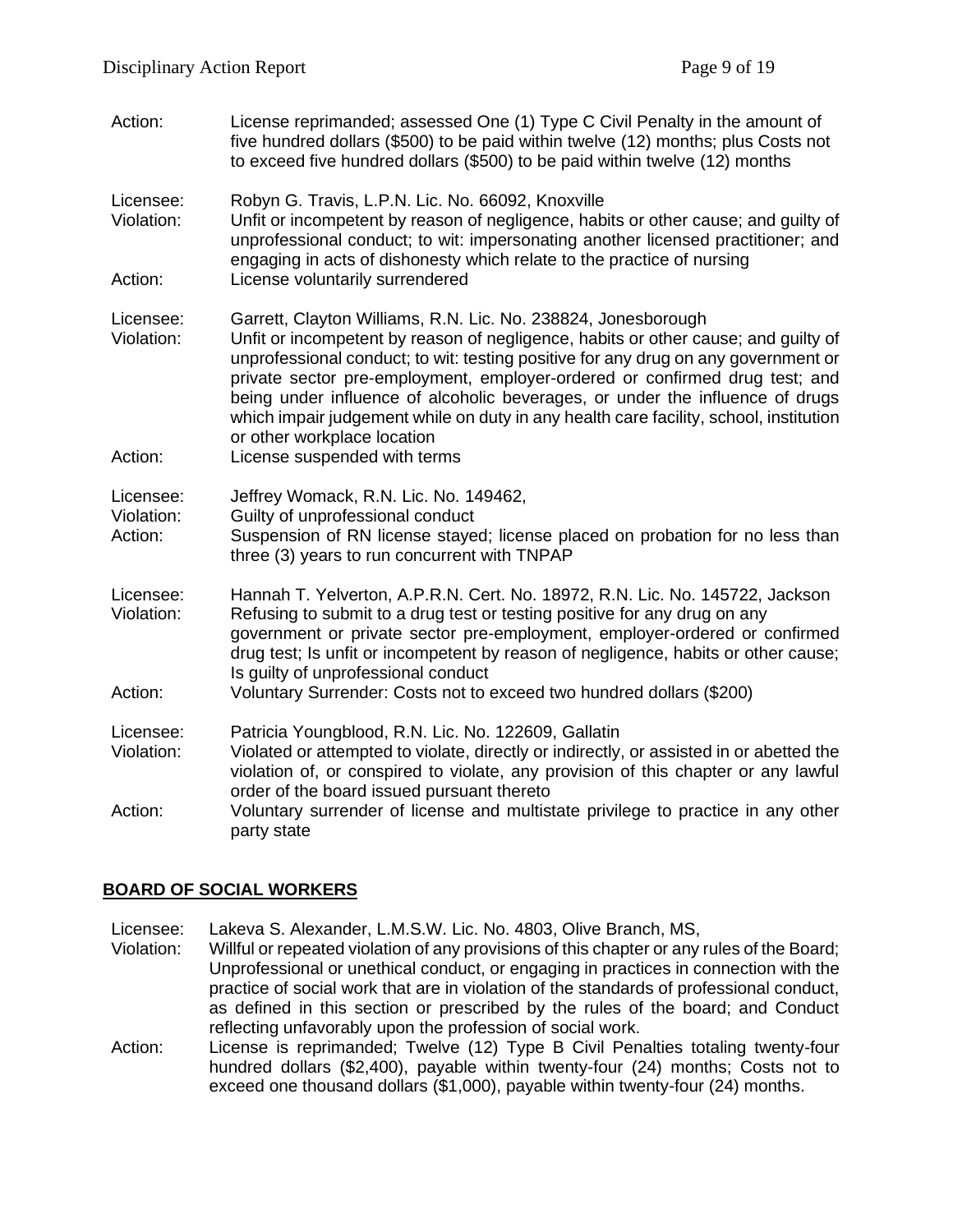Licensee: William Braswell, L.M.S.W. Lic. No. 10847, Knoxville

- Violation: Willful or repeated violation of any provisions of this chapter or any rules of the Board; Unprofessional or unethical conduct, or engaging in practices in connection with the practice of social work that are in violation of the standards of professional conduct, as defined in this section or prescribed by the rules of the board; and Conduct reflecting unfavorably upon the profession of social work.
- Action: License is placed on probation for not less than three (3) years with terms; Within business 10 days of resumption of the practice of social work, Respondent must notify the disciplinary coordinator and provide the name of the practice monitor and employer; Respondent must obtain a new clinical supervisor with weekly reviews; Must be supervised during probation (no relation by blood, marriage, or employment), and report due on 5th of each month; Must comply with any recommendation of the clinical supervisor; Respondent may not own a private practice until fully licensed as an LCSW; One (1) Type B Civil Penalty of five hundred (\$500) dollars, payable within twenty-four (24) months; Costs not to exceed five hundred (\$500) dollars, payable within twenty-four (24) months.
- Licensee: Brittany Buck, L.M.S.W. Lic. No. 8363, Franklin
- Violation: Willful or repeated violation of any provisions of this chapter or any rules of the Board; Unprofessional or unethical conduct, or engaging in practices in connection with the practice of social work that are in violation of the standards of professional conduct, as defined in this section or prescribed by the rules of the board.
- Action: License reprimanded; Eight (8) Type C Civil Penalties totaling sixteen hundred dollars (\$1,600), payable within twenty-four (24) months
- Licensee: Carrie Fair, L.C.S.W. Lic. No. 5771, Knoxville
- Violation: Willful or repeated violation of any provisions of this chapter or any rules of the Board; Unprofessional or unethical conduct, or engaging in practices in connection with the practice of social work that are in violation of the standards of professional conduct, as defined in this section or prescribed by the rules of the board; and Conduct reflecting unfavorably upon the profession of social work, to wit: Engaging in sexual activities with current or former clients; Failing to make every effort to avoid dual relationships with clients and/or relationships that might impair the licensee's independent professional judgment and impair the quality of services provided to each client; and, Entering into a relationship with a client that increases the risk of exploitation for the client to the licensee's advantage.
- Action: Suspension until Respondent submits proof of successful completion a live boundary education course within three (3) months; Upon completion of the Boundary Course, Suspension stayed and license placed on probation for three (3) years with terms; Failure to maintain 100 percent compliance will result in immediate lifting of the stay of suspension; One (1) Type A Civil Penalty of \$1,000, payable within twenty-four (24) months; Costs not to exceed \$500, payable within twentyfour (24) months.

Licensee: Janessa Leach, L.M.S.W. Lic. No. 11620, Hermitage

Violation: Willful or repeated violation of any provisions of this chapter or any rules of the Board; Fraud, deception, misrepresentation, dishonest or illegal practices in or connected with the practice of social work; Unprofessional or unethical conduct, or engaging in practices in connection with the practice of social work that are in violation of the standards of professional conduct, as defined in this section or prescribed by the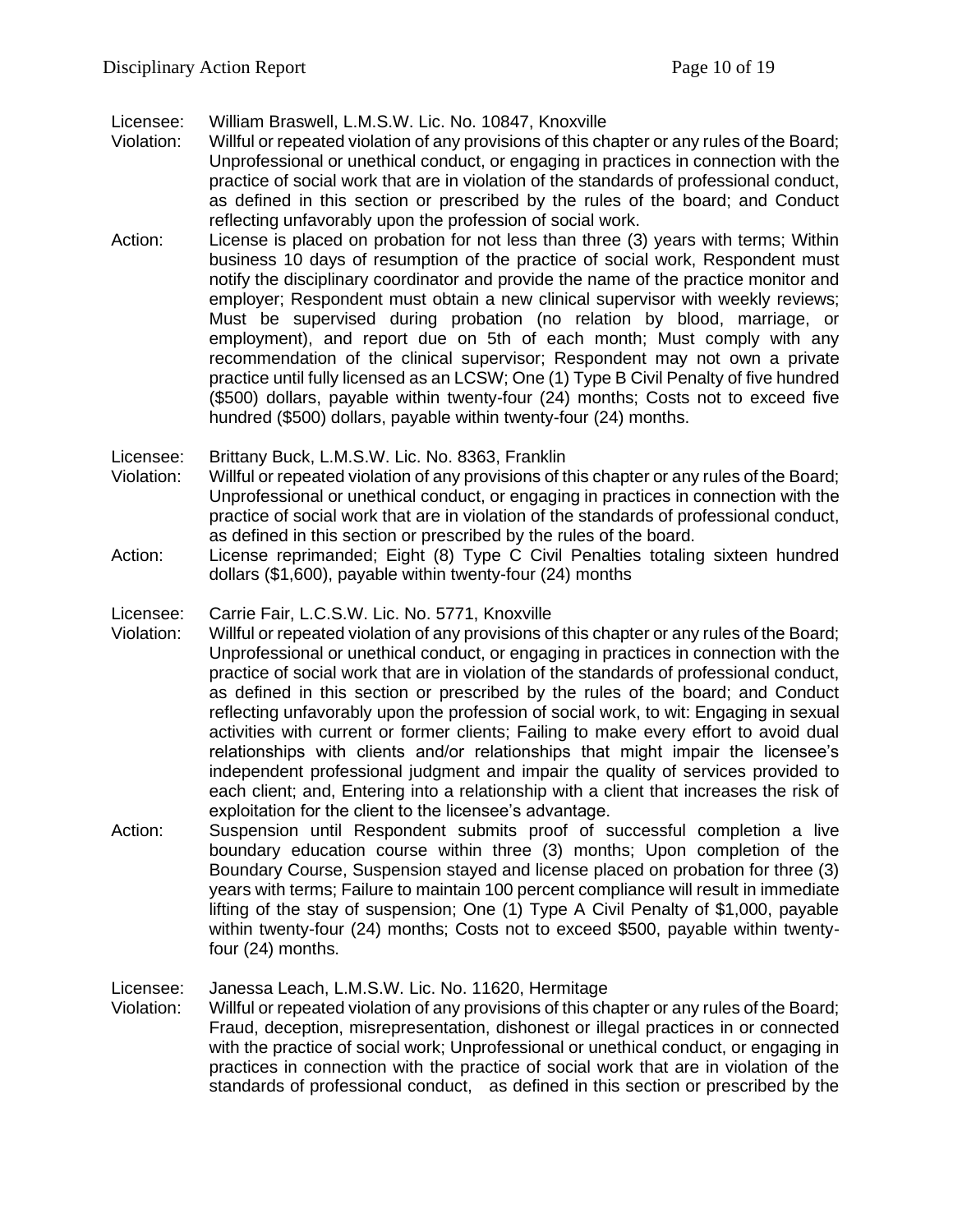rules of the Board; and Conduct reflecting unfavorably upon the profession of social work.

Action: License is placed on probation for one (1) year with terms; Must complete a boundary course; Must be supervised during probation (no relation by blood, marriage, or employment), and report due on 5th of each month; One (1) Type B Civil Penalty of five hundred (\$500) dollars, payable within twenty-four (24) months; Costs not to exceed five hundred (\$500) dollars, payable within twenty-four (24) months

## **BOARD OF MASSAGE LICENSURE**

| Licensee:<br>Violation:<br>Action: | Erik Daniel Joseph Andelman, L.M.T. Lic. No. 8950, Knoxville<br>Failure to timely renew license and continued to perform massage therapist<br>duties on an expired license<br>Agreed Citation; assessed civil penalty of one thousand one hundred dollars<br>(\$1,100)                                                                                                                                                                                                                                                                                                                                                                               |
|------------------------------------|------------------------------------------------------------------------------------------------------------------------------------------------------------------------------------------------------------------------------------------------------------------------------------------------------------------------------------------------------------------------------------------------------------------------------------------------------------------------------------------------------------------------------------------------------------------------------------------------------------------------------------------------------|
| Licensee:<br>Violation:<br>Action: | Amber Corrin Carothers, L.M.T. Lic. No. 6255, Murfreesboro<br>Failure to properly maintain sufficient continuing education credits<br>Agreed Citation; must obtain five (5) hours of continuing education, which<br>includes two (2) hours pertaining to Tennessee massage statutes and rules for<br>the 2017/2018 cycle, plus six (6) penalty hours of continuing education before<br>the end of the current 2-year continuing education period; assessed civil penalty<br>of two hundred seventy-five dollars (\$275)                                                                                                                              |
| Licensee:<br>Violation:<br>Action: | Lauren Kristen Chavarria, L.M.T. Lic. No. 11689, Nashville<br>Failure to properly maintain sufficient continuing education credits<br>Agreed Citation; must obtain four (4) hours of continuing education, which<br>includes two (2) hours pertaining to Tennessee massage statutes and rules,<br>and two (2) hours pertaining to either the management of practicing massage<br>therapy, professional ethics, or substance abuse for the 2017/2018 cycle plus<br>six (6) penalty hours of continuing education before the end of the current 2-<br>year continuing education period; assessed civil penalty of two hundred fifty<br>dollars (\$250) |
| Licensee:<br>Violation:<br>Action: | Frederick Eugene Dunlap, Cond. L.M.T. Lic. No. 133, Nashville<br>Practice of Massage Therapy without a valid license and practice<br>License placed on conditional probation for a period of three (3) years;<br>Respondent may not be the owner or responsible person of a massage<br>establishment during period of probation; must provide proof of continuing<br>education compliance for the prior cycle year on January 1, 2023, and January 1,<br>2025; assessed civil penalty of fifteen thousand dollars (\$15,000)                                                                                                                         |
| Licensee:<br>Violation:<br>Action: | YanGe Gong, L.M.T. applicant, Nashville<br>Failure to complete an appropriate massage education program<br>License application denied                                                                                                                                                                                                                                                                                                                                                                                                                                                                                                                |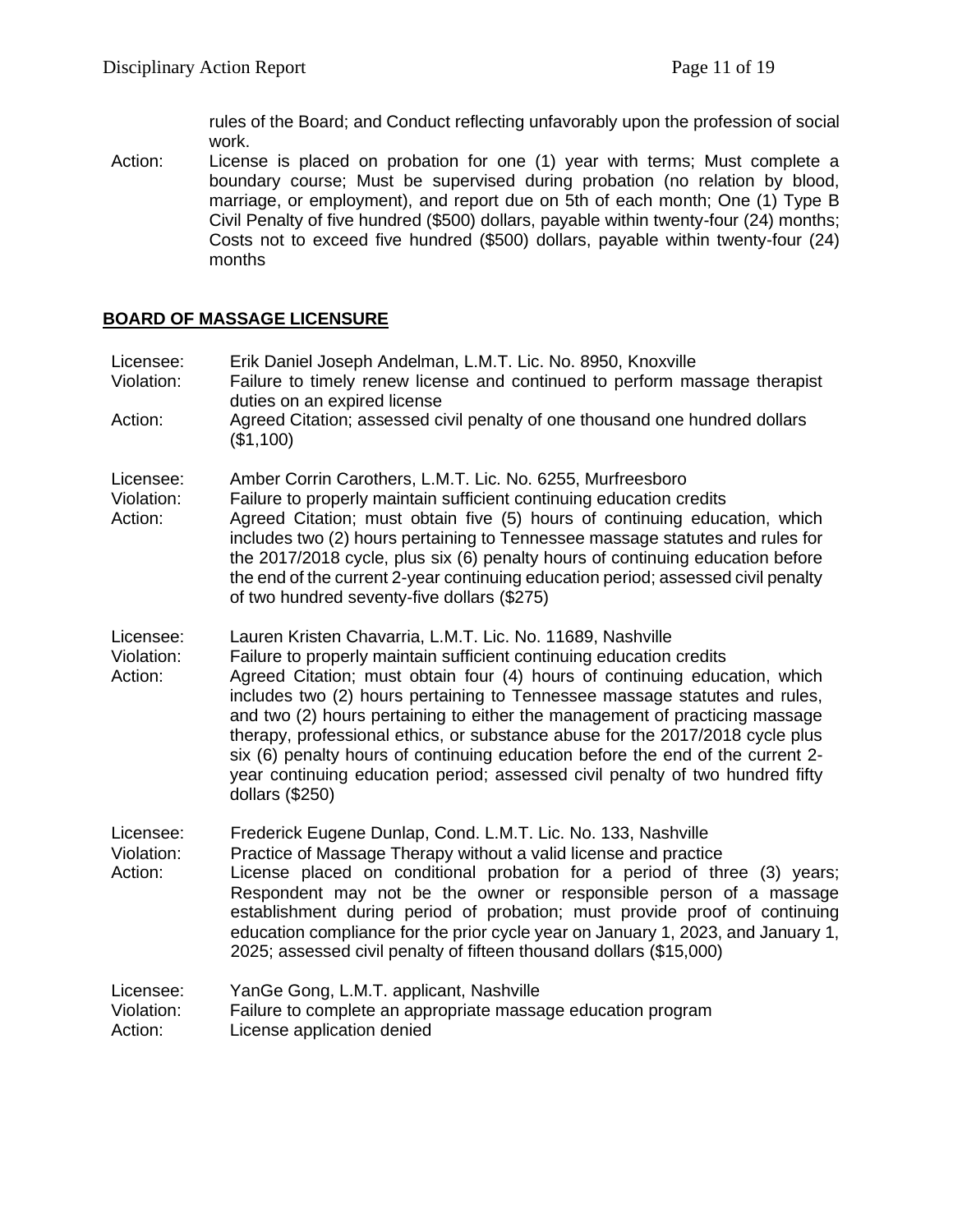| Licensee:<br>Violation:<br>Action: | Eric A. Ruhm, L.M.E. Lic. No. 5902, Johnson City<br>Guilty of fraudulent, false, misleading, or deceptive advertising or marketing<br>Conditional establishment license granted; assessed civil penalties of two<br>hundred fifty dollars (\$250)                                                                                                                                                                                                                                                                                                                                                                                                          |
|------------------------------------|------------------------------------------------------------------------------------------------------------------------------------------------------------------------------------------------------------------------------------------------------------------------------------------------------------------------------------------------------------------------------------------------------------------------------------------------------------------------------------------------------------------------------------------------------------------------------------------------------------------------------------------------------------|
| Licensee:<br>Violation:<br>Action: | Sara Cathryn Evans, L.M.T. Lic. No. 10373, Chattanooga<br>Failure to properly maintain sufficient continuing education credits<br>Agreed Citation; must obtain twenty-four (24) hours of continuing education,<br>which includes two (2) hours pertaining to Tennessee massage statutes and<br>rules, and two (2) hours pertaining to either the management of practicing,<br>massage therapy, professional ethics, or substance abuse for the 2017/2018<br>cycle plus six (6) penalty hours of continuing education before the end of the<br>current 2-year continuing education period; assessed civil penalty of seven<br>hundred fifty dollars (\$750) |
| Licensee:<br>Violation:            | McKennah Lauren Ferguson, L.M.T. Lic. No. 13160, Nashville<br>Failure to timely renew license and continued to perform massage therapist<br>duties on an expired license                                                                                                                                                                                                                                                                                                                                                                                                                                                                                   |
| Action:                            | Agreed Citation; assessed civil penalty of three hundred dollars (\$300)                                                                                                                                                                                                                                                                                                                                                                                                                                                                                                                                                                                   |
| Licensee:<br>Violation:            | Kristian Leigh Gothard, L.M.T. Lic. No. 7933, Jasper<br>Failure to timely renew license and continued to perform massage therapist<br>duties on an expired license                                                                                                                                                                                                                                                                                                                                                                                                                                                                                         |
| Action:                            | Agreed Citation; assessed civil penalty of two hundred dollars (\$200)                                                                                                                                                                                                                                                                                                                                                                                                                                                                                                                                                                                     |
| Licensee:<br>Violation:<br>Action: | Teresa Marie Harricharan, Conditional L.M.T. Lic. No. 13952, Parrottsville<br>Guilty of practicing massage therapy without a valid massage therapy license<br>Conditional probationary license granted; complete fourteen (14) continuing<br>education hours, that includes two (2) hours of TN Law and two (2) hours of<br>ethics; assessed a civil penalty of five thousand dollars (\$5,000)                                                                                                                                                                                                                                                            |
| Licensee:<br>Violation:<br>Action: | Michael T. K. Hatchett, L.M.T. Lic. No. 10756, Southaven, MS<br>Failure to properly maintain sufficient continuing education credits<br>Agreed Citation; must obtain four (4) hours of continuing education, which<br>includes two (2) hours pertaining to Tennessee massage statutes and rules,<br>and two (2) hours pertaining to either the management of practicing, massage<br>therapy, professional ethics, or substance abuse for the 2017/2018 cycle plus<br>six (6) penalty hours of continuing education before the end of the current 2-<br>year continuing education period; assessed civil penalty of two hundred fifty<br>dollars (\$250)    |
| Licensee:<br>Violation:<br>Action: | Healing Touch, LLC, L.M.E. Lic. No. 5924, Greeneville<br>Practiced massage in an unlicensed establishment and practiced massage on<br>an expired license.<br>Conditional license granted; assessed civil penalty of five thousand dollars<br>(\$5,000)                                                                                                                                                                                                                                                                                                                                                                                                     |
| Licensee:<br>Violation:<br>Action: | David Michael Hendrickson, L.M.T. Lic. No. 9826, Knoxville<br>Failure to properly maintain sufficient continuing education credits<br>Agreed Citation; must obtain twenty-four (24) hours of continuing education,<br>which includes two (2) hours pertaining to Tennessee massage statutes and                                                                                                                                                                                                                                                                                                                                                            |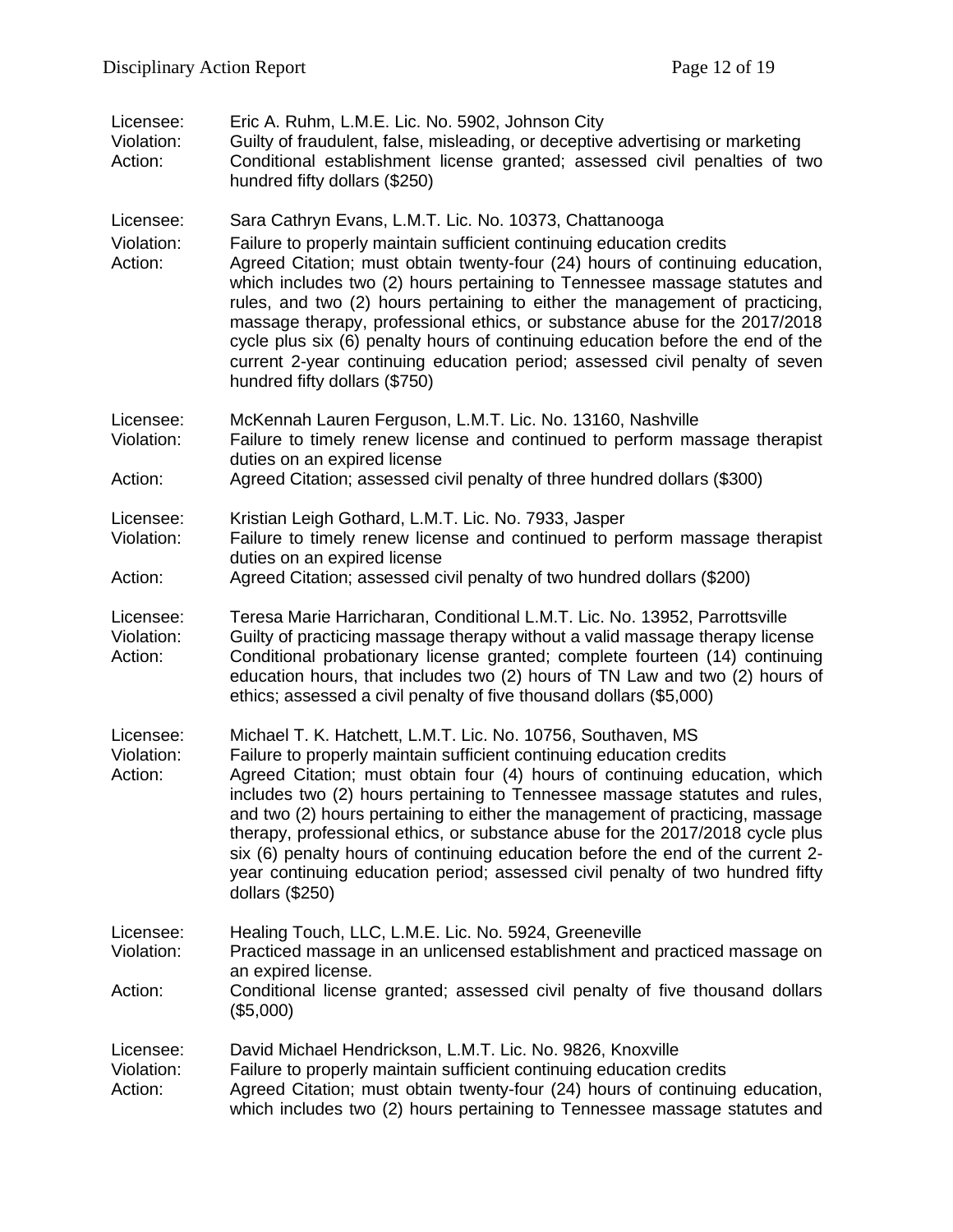rules, and two (2) hours pertaining to either the management of practicing, massage therapy, professional ethics, or substance abuse for the 2017/2018 cycle plus six (6) penalty hours of continuing education before the end of the current 2-year continuing education period; assessed civil penalty of seven hundred fifty dollars (\$750)

| Licensee:  | Holly Victoria Hood, L.M.T. Lic. No. 13005, Kingsport                                                       |
|------------|-------------------------------------------------------------------------------------------------------------|
| Violation: | Failure to timely renew license and continued to perform massage therapist<br>duties on an expired license  |
| Action:    | Agreed Citation; assessed civil penalty of four hundred dollars (\$400)                                     |
| Licensee:  | Kinetic Sports Massage - Tennessee, L.M.E. Lic. No. 5297, Cookeville                                        |
| Violation: | Failure to timely renew establishment license and continued to operate on an<br>expired license             |
| Action:    | Agreed Citation; assessed civil penalty of four hundred dollars (\$400)                                     |
| Licensee:  | Massages on the Move, L.M.E. Lic. No. 5776, Hendersonville                                                  |
| Violation: | Guilty of fraudulent, false, misleading or deceptive advertising                                            |
| Action:    | Conditional license granted; assessed civil penalties in the amount of fifteen<br>hundred dollars (\$1,500) |

## **\*Late submission from August 2021\***

- Licensee: Karina Allison Mueller, L.M.T. Lic. No. 9091, Hixson
- Violation: Failure to properly maintain sufficient continuing education credits
- Action: Agreed Citation; must obtain twenty-four (24) hours of continuing education, which includes two (2) hours pertaining to Tennessee massage statutes and rules, and two (2) hours pertaining to either the management of practicing, massage therapy, professional ethics, or substance abuse for the 2017/2018 cycle plus six (6) penalty hours of continuing education before the end of the current 2-year continuing education period; assessed civil penalty of seven hundred fifty dollars (\$750)

Licensee: Gretchen Nicole Spriggs, L.M.T. Lic. No. 8122, Chattanooga

Violation: Failure to properly maintain sufficient continuing education credits

Action: Agreed Citation; must obtain four (4) hours of continuing education, which includes two (2) hours pertaining to Tennessee massage statutes and rules, and two (2) hours pertaining to either the management of practicing, massage therapy, professional ethics, or substance abuse for the 2015/2016 cycle plus six (6) penalty hours of continuing education before the end of the current 2 year continuing education period; assessed civil penalty of two hundred fifty dollars (\$250)

Licensee: Tekne, L.M.E. Lic. No. 3823, Memphis

Violation: Failure to timely renew establishment license and continued to operate on an expired license

Action: Agreed Citation; assessed civil penalty of two hundred dollars (\$200)

Licensee: Wildflower Holistic Spa, conditional L.M.E. Lic. No. 5896, Oak Ridge Violation: Guilty of operating a massage establishment without a valid massage establishment license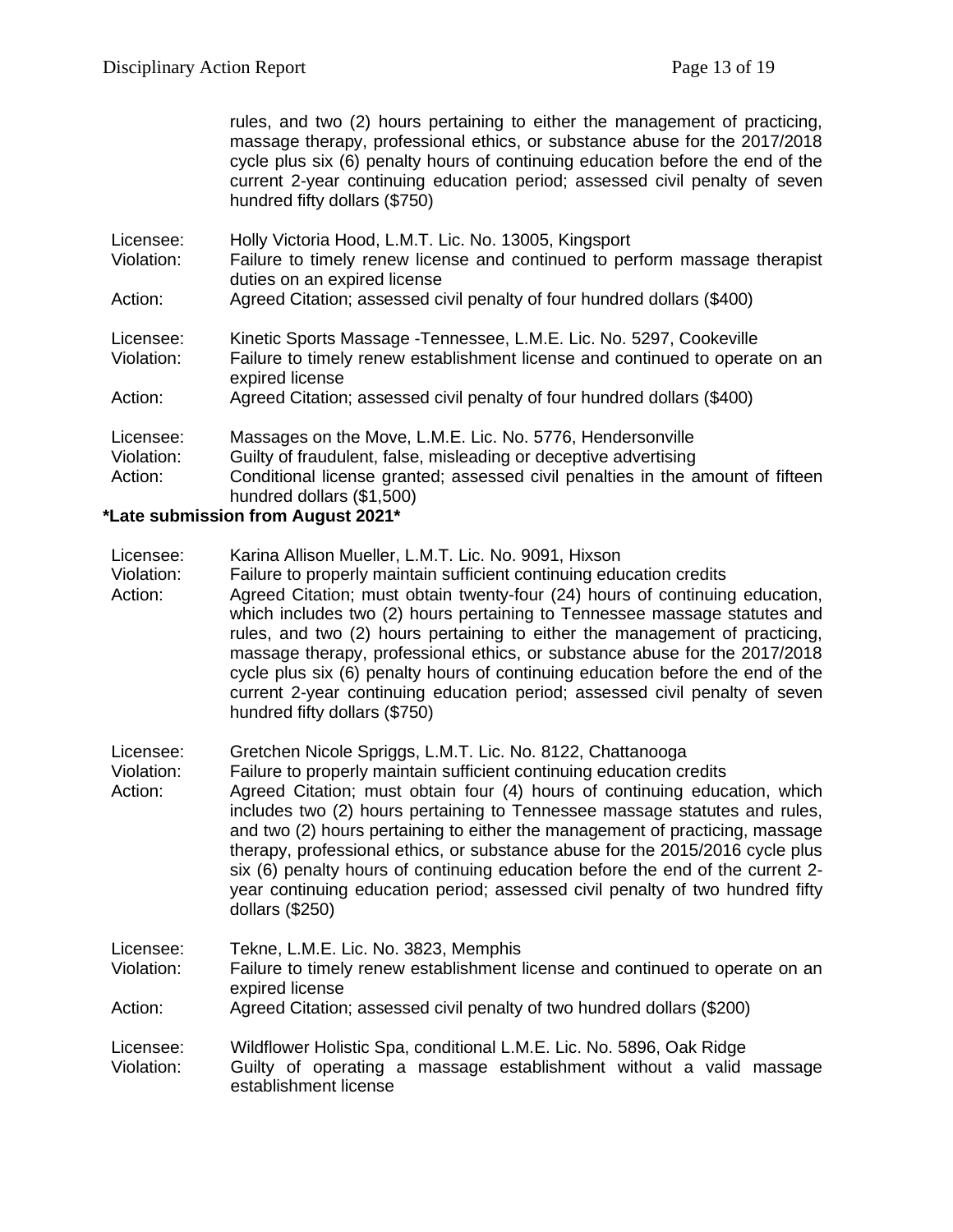Action: Conditional license granted; assessed civil penalties in the amount of nine hundred dollars (\$900) Licensee: Jianzhu Chen Xian, L.M.T. applicant,<br>Violation: Guilty of practicing massage therapy Guilty of practicing massage therapy without a massage therapist license in another state Action: License application denied

# **BOARD OF RESPIRATORY CARE**

| Licensee:  | Tina Dunlap, C.R.T. Lic. No. 2589, Madisonville            |
|------------|------------------------------------------------------------|
| Violation: | Practicing on an expired license for 5 months              |
| Action:    | Agreed Citation; five hundred dollar (\$500) civil penalty |
| Licensee:  | Brandon Herron, R.R.T. Lic. No. 6189, Germantown           |
| Violation: | Practicing on an expired license for two (2) months        |
| Action:    | Agreed Citation; two hundred dollar (\$200) civil penalty  |

## **BOARD OF DENTISTRY**

| Licensee:<br>Violation:            | Daryl Charles Byrd, D.D.S. Lic. No. 8460, Brentwood<br>Failed to provide notice to patients regarding the office closure, failed to<br>maintain access to patient dental records, and failed to respond to dental record<br>requests                                                                                                                                |
|------------------------------------|---------------------------------------------------------------------------------------------------------------------------------------------------------------------------------------------------------------------------------------------------------------------------------------------------------------------------------------------------------------------|
| Action:                            | License reprimanded; assessed one thousand dollar (\$1,000) civil penalty, plus<br>costs not to exceed five thousand dollars (\$5,000)                                                                                                                                                                                                                              |
| Licensee:<br>Violation:<br>Action: | Jason Samuel Collier, D.D.S. Lic. No. 8695, Cordova<br>Failed to provide proof of the four (4) continuing education hours required to<br>maintain a comprehensive conscious sedation permit<br>License reprimanded; must make up deficient hours; assessed four hundred<br>dollar (\$400) civil penalty, plus costs not to exceed one thousand dollars<br>(\$1,000) |
| Licensee:<br>Violation:<br>Action: | Rachel Elizabeth Cox, R.D.H. Lic. No. 2429, Bluff City<br>Failure to properly maintain sufficient continuing education credits<br>Agreed Citation; must provide proof of current CPR certification; assessed civil<br>penalty of six hundred dollars (\$600)                                                                                                        |
| Licensee:<br>Violation:<br>Action: | James Michael Dash, D.D.S. Lic. No. 3798, Madisonville<br>Failure to properly maintain sufficient continuing education credits<br>Agreed Citation; must obtain two (2) continuing education hours on the subject<br>of controlled substance prescribing for the 2017-2018 audit cycle; assessed<br>civil penalty of six hundred dollars (\$600)                     |
| Licensee:<br>Violation:<br>Action: | Amelia Jo Dinwiddie, D.D.S. Lic. No. 7353, Blountville<br>Failure to properly maintain sufficient continuing education credits<br>Agreed Citation; must obtain twenty-eight (28) continuing education hours for<br>the 2017-2018 audit cycle; assessed civil penalty of six hundred dollars (\$600)                                                                 |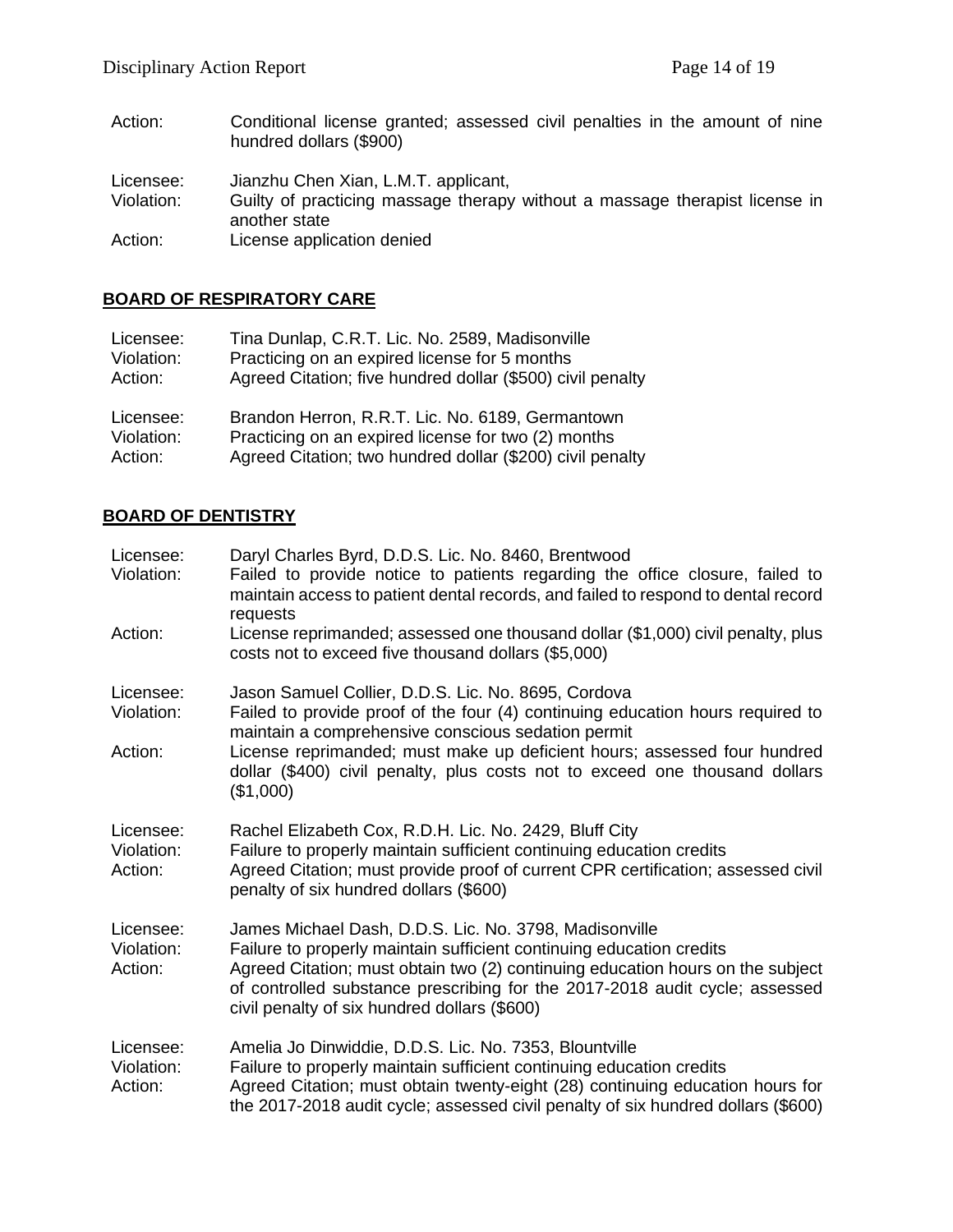| Licensee:<br>Violation:<br>Action: | Marlin Franklin Duff, D.D.S. Lic. No. 10265, Olive Branch, MS<br>Failure to properly maintain sufficient continuing education credits<br>Agreed Citation; must obtain twelve (12) continuing education hours with one<br>(1) hour on the subject of controlled substance prescribing for the 2017-2018<br>audit cycle; assessed civil penalty of six hundred dollars (\$600)    |
|------------------------------------|---------------------------------------------------------------------------------------------------------------------------------------------------------------------------------------------------------------------------------------------------------------------------------------------------------------------------------------------------------------------------------|
| Licensee:<br>Violation:<br>Action: | Greg Alan Eckel, D.D.S. Lic. No. 9177, Nashville<br>Failure to properly maintain sufficient continuing education credits<br>Agreed Citation; must obtain three and one-half (3.5) continuing education<br>hours with two (2) hours on the subject of controlled substance prescribing, plus<br>current CPR certification; assessed civil penalty of six hundred dollars (\$600) |
| Licensee:<br>Violation:<br>Action: | Lora Renee Frost, R.D.H. Lic. No. 4817, Murfreesboro<br>Failure to properly maintain sufficient continuing education credits<br>Agreed Citation; must obtain seven (7) non-web based continuing education<br>hours, plus current CPR certification; assessed civil penalty of three hundred<br>dollars $(\$300)$                                                                |
| Licensee:<br>Violation:<br>Action: | Julie Teresa Gallery, R.D.A. Lic. No. 13092, Raleigh, NC<br>Failure to properly maintain sufficient continuing education credits<br>Agreed Citation; must provide proof of current CPR certification; assessed civil<br>penalty of one hundred fifty dollars (\$150)                                                                                                            |
| Licensee:<br>Violation:<br>Action: | Kenneth Michael Garrett, D.D.S. Lic. No. 3433, Nashville<br>On May 19, 2021, Respondent pled guilty to reckless aggravated assault, which<br>is a felony, in Davidson County, Tennessee<br>Respondent's Tennessee dental license is permanently revoked                                                                                                                         |
| Licensee:<br>Violation:<br>Action: | Bradley Joseph Greives, D.D.S. Lic. No. 9166, Gallatin<br>Failure to properly maintain sufficient continuing education credits<br>Agreed Citation; must obtain two (2) continuing education hours on the subject<br>of controlled substance prescribing; assessed civil penalty of six hundred<br>dollars (\$600)                                                               |
| Licensee:<br>Violation:<br>Action: | Eric Jerome Hall, D.D.S. Lic. No. 9311, Hendersonville<br>On March 12, 2021, the Texas Board of Dental Examiners revoked<br>Respondent's dental license. The acts or omissions that led to the disciplinary<br>action in Texas constitute grounds for discipline in Tennessee<br>License voluntarily retired; Respondent agrees not to seek licensure                           |
|                                    | reinstatement for five (5) years; assessed one thousand dollar (\$1,000) civil<br>penalty, plus costs not to exceed four thousand dollars (\$4,000)                                                                                                                                                                                                                             |
| Licensee:<br>Violation:<br>Action: | Victoria Ihanna Hardin, R.D.A. Lic. No. 19619, La Vergne<br>Failure to properly maintain sufficient continuing education credits<br>Agreed Citation; must obtain two (2) continuing education hours on the subject<br>of chemical dependency, plus provide proof of current CPR certification;<br>assessed civil penalty of one hundred fifty dollars (\$150)                   |
| Licensee:<br>Violation:            | Tiffany Nicole Hatcher, R.D.A. Lic. No. 19671, Knoxville<br>Failure to properly maintain sufficient continuing education credits                                                                                                                                                                                                                                                |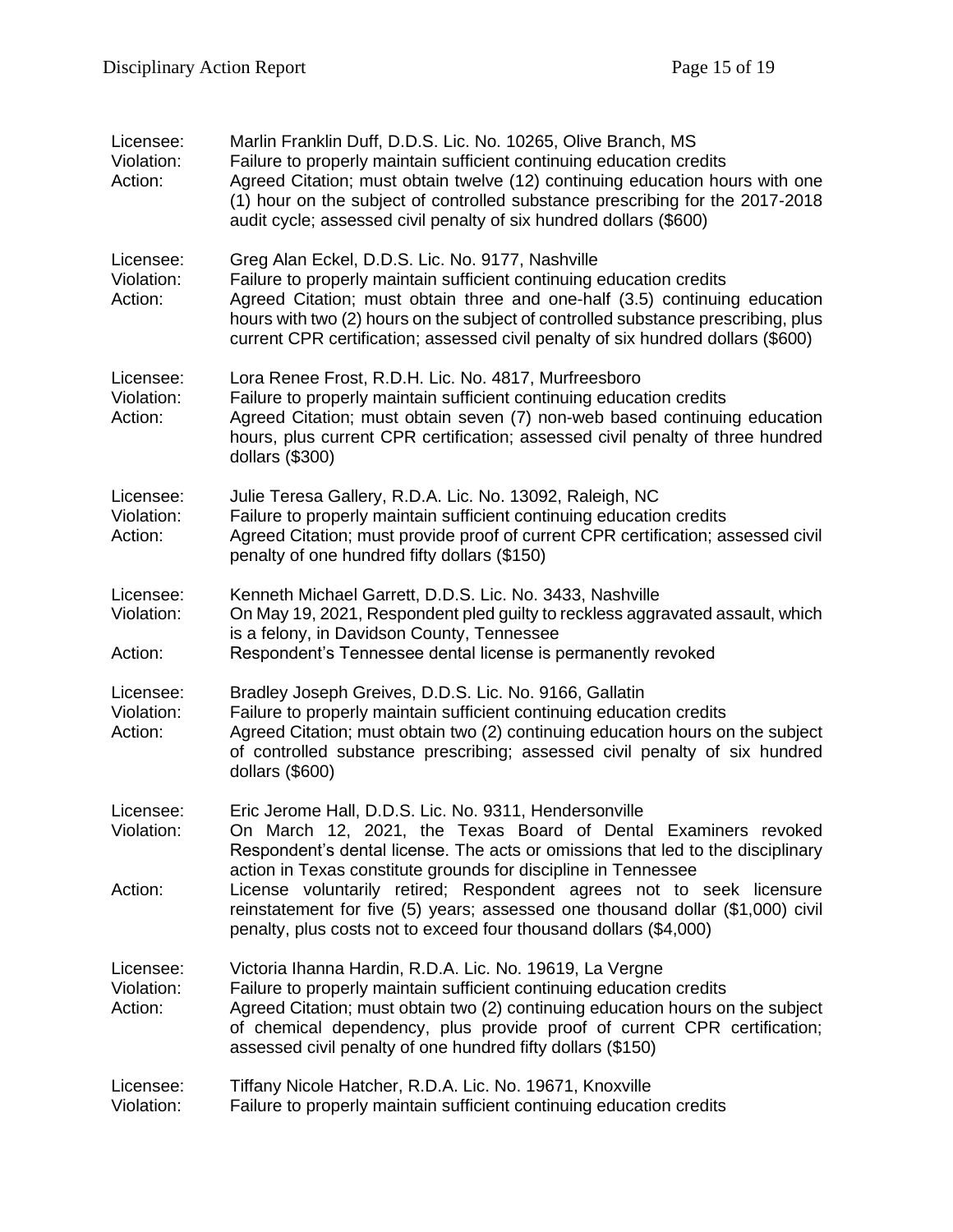| Action:                            | Agreed Citation; must obtain two (2) continuing education hours on the subject<br>of chemical dependency; assessed civil penalty of one hundred fifty dollars<br>(\$150)                                                                                                                                                                                                                                                                                                                                    |  |
|------------------------------------|-------------------------------------------------------------------------------------------------------------------------------------------------------------------------------------------------------------------------------------------------------------------------------------------------------------------------------------------------------------------------------------------------------------------------------------------------------------------------------------------------------------|--|
| Licensee:<br>Violation:<br>Action: | Tanisha Anjanette Jackson, D.D.S. Lic. No. 10026, Colton<br>Failure to properly maintain sufficient continuing education credits<br>Agreed Citation; must obtain two (2) continuing education hours on the subject<br>of controlled substance prescribing for the 2017-2018 audit cycle; assessed<br>civil penalty of six hundred dollars (\$600)                                                                                                                                                           |  |
| Licensee:<br>Violation:<br>Action: | Keyona Tinacy Jones, R.D.A. Lic. No. 18711, Arlington<br>Failed to provide proof two (2) continuing education hours in chemical<br>dependency education for the 2017-2018 continuing education cycle and CPR<br>certification from January 1, 2017, through September 30, 2018<br>License reprimanded; must make up deficient hours, and provide proof of<br>current CPR certification; assessed one hundred fifty dollar (\$150) civil penalty,<br>plus costs not to exceed one thousand dollars (\$1,000) |  |
| Licensee:<br>Violation:            | Annelise Grace King, R.D.H. Lic. No. 9830, Cleveland<br>Failure to timely renew license and practiced as a dental hygienist on a lapsed<br>license.                                                                                                                                                                                                                                                                                                                                                         |  |
| Action:                            | Agreed Citation; assessed civil penalty of seventy-five dollars (\$75)                                                                                                                                                                                                                                                                                                                                                                                                                                      |  |
| Licensee:<br>Violation:<br>Action: | Teresa Kay Larkins, D.M.D. Lic. No. 7123, Lebanon<br>Failed to provide proof of the four (4) continuing education hours required to<br>maintain a limited conscious sedation permit<br>License reprimanded; must make up deficient hours; assessed four hundred<br>dollar (\$400) civil penalty, plus costs not to exceed two thousand dollars<br>(\$2,000)                                                                                                                                                 |  |
| Licensee:<br>Violation:<br>Action: | Kim Dornay Lee, R.D.A. Lic. No. 3185, Memphis<br>Failure to properly maintain sufficient continuing education credits<br>Agreed Citation; must obtain twenty-four (24) continuing education hours with<br>two (2) hours on the subject of chemical dependency, plus provide proof of<br>current CPR certification; assessed civil penalty of one hundred fifty dollars<br>(\$150)                                                                                                                           |  |
| Licensee:<br>Violation:<br>Action: | Charlotte G. Lucas, R.D.A. Lic. No. 8863, Spring Hill<br>Failure to properly maintain sufficient continuing education credits<br>Agreed Citation; must obtain eight (8) continuing education hours; assessed<br>civil penalty of one hundred fifty dollars (\$150)                                                                                                                                                                                                                                          |  |
| Licensee:<br>Violation:            | Kamran Kami Mehr, D.D.S. Lic. No. 9228, Nashville<br>Failed to provide proof of the four (4) continuing education hours required to<br>maintain a limited conscious sedation permit for 2017-2018; failed to provide<br>proof of Advanced Cardiac Life Support certification from June 19, 2017,<br>through July 2018                                                                                                                                                                                       |  |
| Action:                            | License reprimanded; must make up deficient hours; assessed one thousand<br>seven hundred dollar (\$1,700) civil penalty, plus costs not to exceed two<br>thousand dollars (\$2,000)                                                                                                                                                                                                                                                                                                                        |  |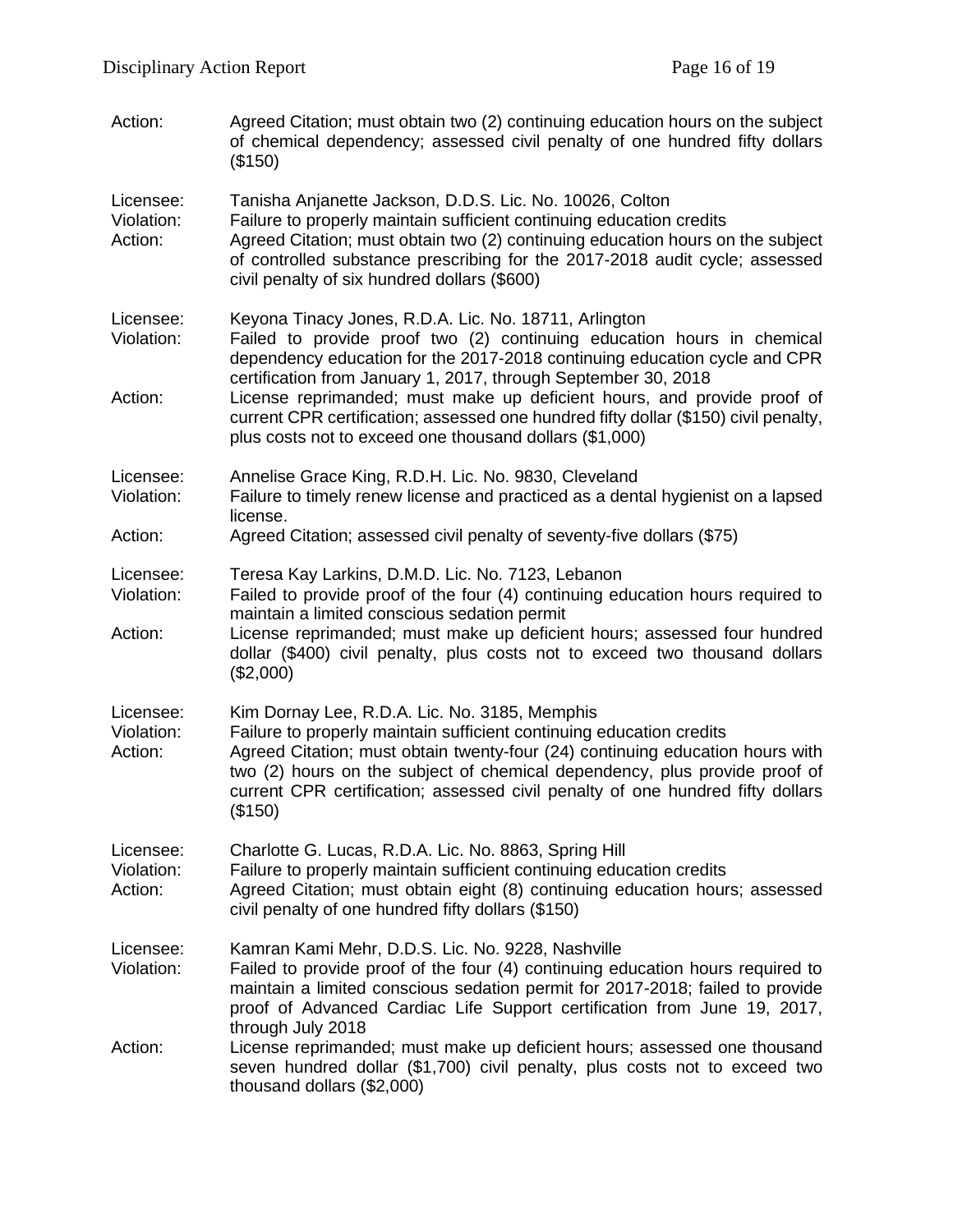| Licensee:<br>Violation:<br>Action: | Brittany Jenine Moore, R.D.A. Lic. No. 15697, Memphis<br>Violated the Board's July 2019 Consent Order, which disciplined her for failing<br>to comply with the 2015-2016 continuing education requirements. Additionally,<br>Respondent failed to provide twenty-four (24) continuing education hours<br>including two (2) hours in chemical dependency education for the 2017-2018<br>continuing education cycle<br>License placed on probation for one (1) year. Must make up the deficient hours;<br>assessed three hundred dollar (\$300) civil penalty, plus costs not to exceed two |
|------------------------------------|-------------------------------------------------------------------------------------------------------------------------------------------------------------------------------------------------------------------------------------------------------------------------------------------------------------------------------------------------------------------------------------------------------------------------------------------------------------------------------------------------------------------------------------------------------------------------------------------|
|                                    | thousand dollars (\$2,000)                                                                                                                                                                                                                                                                                                                                                                                                                                                                                                                                                                |
| Licensee:<br>Violation:<br>Action: | Karon Pass Parker, R.D.H. Lic. No. 3215, Holly Springs, MS<br>Failure to properly maintain sufficient continuing education credits<br>Agreed Citation; must obtain 9 continuing education hours with two (2) hours<br>on the subject of chemical dependency for the 2017-2018 cycle; assessed civil<br>penalty of three hundred dollars (\$300)                                                                                                                                                                                                                                           |
| Licensee:<br>Violation:<br>Action: | Paul Buford Payne, D.D.S. Lic. No. 4884, Chattanooga<br>Failure to properly maintain sufficient continuing education credits<br>Agreed Citation; must obtain two (2) continuing education hours on the subject<br>of controlled substance prescribing, plus provide proof of non-online CPR<br>certification for the 2017-2018 audit cycle; assessed civil penalty of six hundred<br>dollars (\$600)                                                                                                                                                                                      |
| Licensee:<br>Violation:<br>Action: | Brittany Lynn Polk, R.D.A. Lic. No. 19870, Antioch<br>Failure to properly maintain sufficient continuing education credits<br>Agreed Citation; must provide proof of current CPR certification for the 2017-<br>2018 audit cycle; assessed civil penalty of one hundred fifty dollars (\$150)                                                                                                                                                                                                                                                                                             |
| Licensee:<br>Violation:<br>Action: | Christie Marie Richardson, R.D.A. Lic. No. 22226, Cordova<br>Failure to properly maintain sufficient continuing education credits<br>Agreed Citation; must obtain five (5) continuing education hours with two (2)<br>hours on the subject of chemical dependency for the 2019-2020 cycle;<br>assessed civil penalty of one hundred fifty dollars (\$150)                                                                                                                                                                                                                                 |
| Licensee:<br>Violation:<br>Action: | Laura Simental, R.D.A. Lic. No. 17873, Memphis<br>Failure to properly maintain sufficient continuing education credits<br>Agreed Citation; must obtain twenty-four (24) continuing education hours with<br>two (2) hours on the subject of chemical dependency, plus provide proof of<br>current CPR certification; assessed civil penalty of one hundred fifty dollars<br>(\$150)                                                                                                                                                                                                        |
| Licensee:<br>Violation:            | Lucy Desiree' B. Sloan, D.D.S. Lic. No. 7189, Lavergne<br>Failed to provide proof of obtaining the four (4) hours of continuing education in<br>the subject of anesthesia and/or sedation required to maintain her limited<br>conscious sedation permit. Respondent also failed to provide proof that she<br>was certified in Advanced Cardiac Life Support (ACLS) from August 20, 2020,<br>through December 31, 2020                                                                                                                                                                     |
| Action:                            | License reprimanded; must make up deficient hours; assessed eight hundred<br>dollar (\$800) civil penalty, plus costs not to exceed two thousand dollars<br>(\$2,000)                                                                                                                                                                                                                                                                                                                                                                                                                     |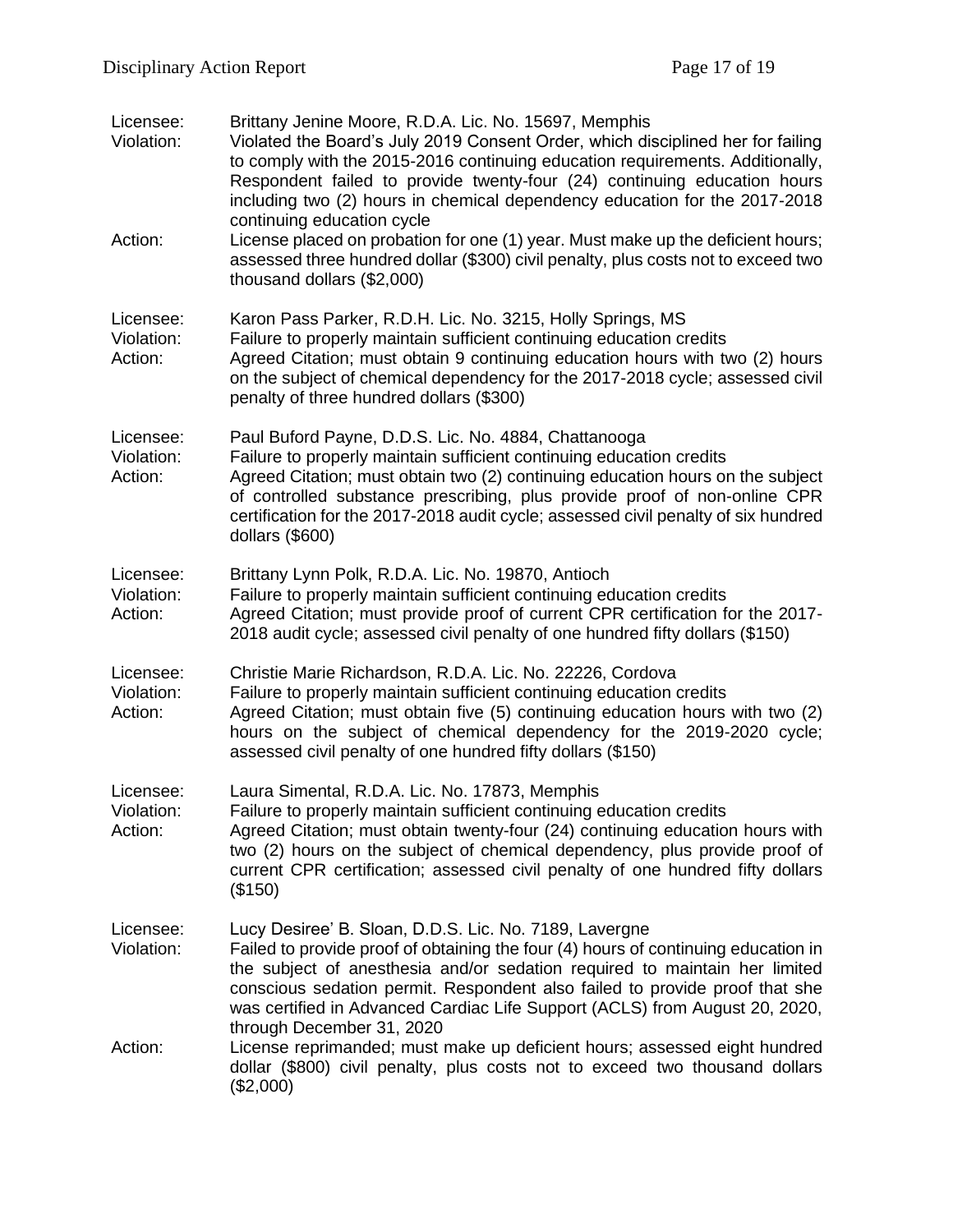| Licensee:<br>Violation:            | Shannon Trigg Statham, R.D.H. Lic. No. 9203, Cordova<br>Failure to timely renew license and practiced as a dental hygienist on a lapsed<br>license.                                                                                                                                                                                                                                         |
|------------------------------------|---------------------------------------------------------------------------------------------------------------------------------------------------------------------------------------------------------------------------------------------------------------------------------------------------------------------------------------------------------------------------------------------|
| Action:                            | Agreed Citation; assessed civil penalty of one hundred fifty dollars (\$150)                                                                                                                                                                                                                                                                                                                |
| Licensee:<br>Violation:<br>Action: | Patrick Michael Stooksberry, D.D.S. Lic. No. 8602, Martin<br>Failure to provide proof of advanced cardiac life support (ACLS) certification<br>from January 1, 2017, through August 17, 2017<br>License reprimanded; assessed eight hundred dollar (\$800) civil penalty, plus<br>costs not to exceed two thousand dollars (\$2,000)                                                        |
| Licensee:<br>Violation:<br>Action: | Elisha Jill Sweeney, R.D.A. Lic. No. 12693, Chapel Hill<br>Failure to properly maintain sufficient continuing education credits<br>Agreed Citation; must obtain twenty-four (24) continuing education hours with<br>two (2) hours on the subject of chemical dependency, plus provide proof of<br>current CPR certification; assessed civil penalty of one hundred fifty dollars<br>(\$150) |
| Licensee:<br>Violation:<br>Action: | Kathleen W. Swingle, R.D.H. Lic. No. 2081, Chattanooga<br>Failure to properly maintain sufficient continuing education credits<br>Agreed Citation; must obtain twenty-one (21) continuing education hours, plus<br>provide proof of current CPR certification; assessed civil penalty of three<br>hundred dollars (\$300)                                                                   |
| Licensee:<br>Violation:<br>Action: | Paige Elizabeth Thomas, R.D.A. Lic. No. 22092, Clarksville<br>Failure to properly maintain sufficient continuing education credits<br>Agreed Citation; must obtain two (2) continuing education hours on the subject<br>of chemical dependency, plus provide proof of current CPR certification;<br>assessed civil penalty of one hundred fifty dollars (\$150)                             |
| Licensee:<br>Violation:<br>Action: | James Phillip Whitfield, R.D.A. Lic. No. 12113, Ashland City<br>Failure to properly maintain sufficient continuing education credits<br>Agreed Citation; must provide proof of current CPR certification; assessed civil<br>penalty of three hundred dollars (\$300)                                                                                                                        |

# **ELECTROLYSIS REGISTRY**

Licensee: Jennifer J. Lytle, E.L.E.I. Lic. No. 108, Sacramento, CA Violation: Failure to properly maintain sufficient continuing education credits Action: Disciplined; must obtain twenty (20) hours of continuing education related to Electrology for the 2017 and 2018 audit cycles, which includes two (2) hours pertaining to regulatory issues, controlled substances, or professional ethics; assessed civil penalty of two hundred dollars (\$200), plus costs not to exceed two thousand dollars (\$2,000)